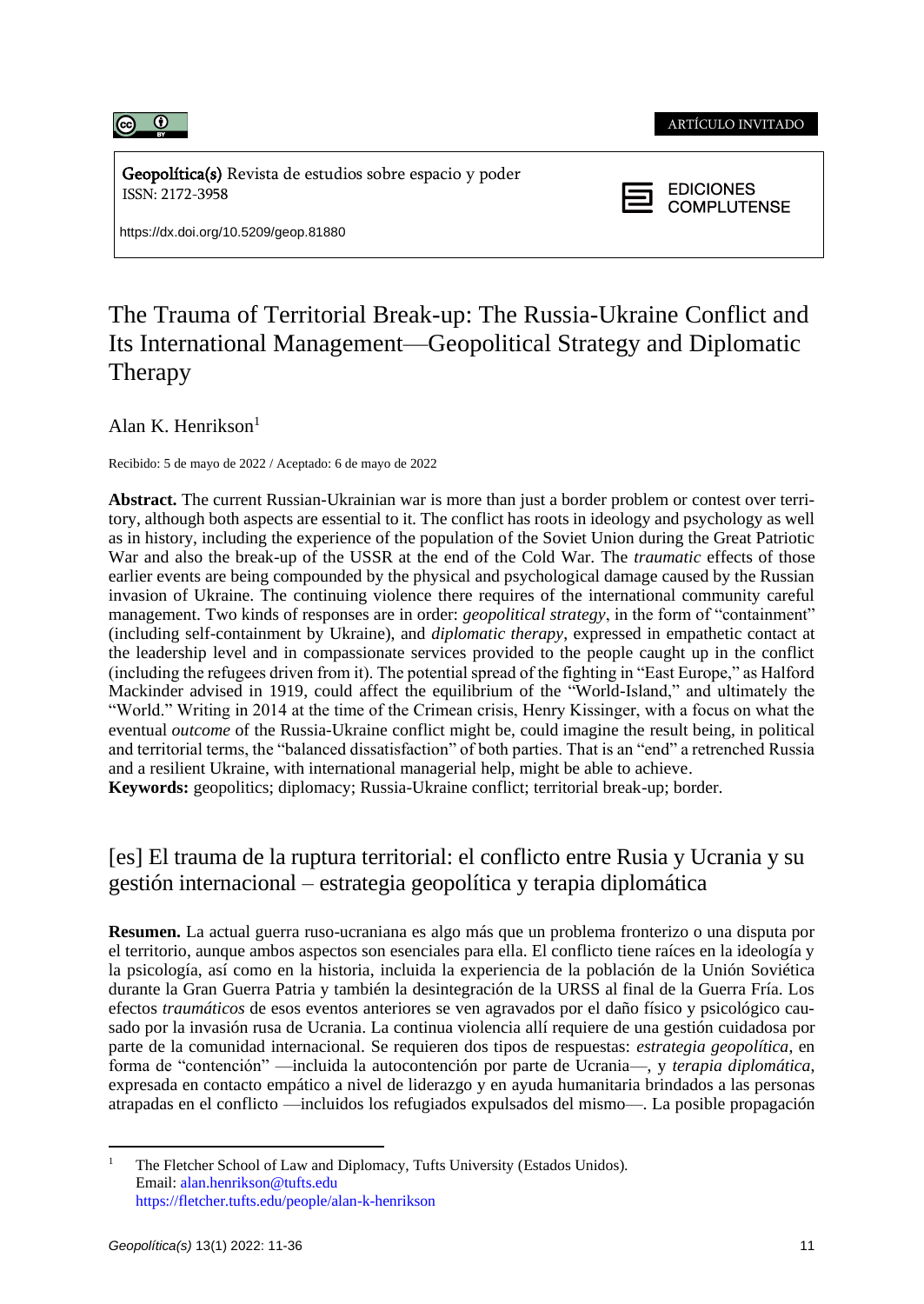de la lucha a "Europa del Este", como advirtió Halford Mackinder en 1919, podría afectar el equilibrio de la "Isla-Mundial" y, en última instancia, del "Mundo". Escribiendo en 2014 en el momento de la crisis de Crimea, Henry Kissinger, centrándose en cuál podría ser el *resultado final* del conflicto entre Rusia y Ucrania, podía imaginar que el resultado sería, en términos políticos y territoriales, la "insatisfacción equilibrada" de ambas partes. Ese es un "fin" que una Rusia restringida y una Ucrania resistente, con la ayuda de la gestión internacional, podrían lograr.

**Palabras clave:** geopolítica; diplomacia; Conflicto Rusia-Ucrania; fragmentación territorial; frontera.

## [pt] O trauma da ruptura territorial: o conflito Rússia-Ucrânia e sua gestão internacional – estratégia geopolítica e terapia diplomática

**Resumo.** A atual guerra russo-ucraniana é mais do que apenas um problema de fronteira ou disputa por território, embora ambos os aspetos sejam essenciais para ela. O conflito tem raízes na ideologia e na psicologia, bem como na história, incluindo a experiência da população da União Soviética durante a Grande Guerra Patriótica e também a dissolução da URSS no final da Guerra Fria. Os efeitos *traumáticos* desses eventos anteriores estão sendo agravados pelos danos físicos e psicológicos causados pela invasão russa da Ucrânia. A violência contínua ali exige da comunidade internacional uma gestão cuidadosa. Dois tipos de respostas são necessários: *estratégia geopolítica*, na forma de "contenção" (incluindo a autocontenção pela Ucrânia), e *terapia diplomática*, expressa em contato empático no nível de liderança e em assistência humanitária fornecida às pessoas envolvidas no conflito (incluindo os refugiados expulsos pelo mesmo). A potencial disseminação dos combates na "Europa Oriental", como Halford Mackinder advertiu em 1919, poderia afetar o equilíbrio da "Ilha-Mundial" e, finalmente, do "Mundo". Escrevendo em 2014 na época da crise da Crimeia, Henry Kissinger, concentrando-se no que poderia ser o *resultado final* do conflito Rússia-Ucrânia, poderia imaginar que o desenlace seria, em termos políticos e territoriais, a "insatisfação equilibrada" de ambos os lados. Esse é um "fim" que uma Rússia entrincheirada e uma Ucrânia resiliente, com ajuda da administração internacional, poderiam alcançar.

**Palavras-chave:** geopolítica; diplomacia; conflito Rússia-Ucrânia; fragmentação territorial; fronteira.

**Sumario.** Introduction. 1. Geopolitical strategy: theory and policy. 2. Diplomatic therapy: concept and method. 3. Rupture borders as an international management problem. 4. The territorial collapse of the USSR and its successor states' divisions. 5. The Russia-Ukraine border relationship. 6. Russians' (and Ukrainians') historical memories—and PTSD? 7. Strategy or diplomacy? Experiences of US-Russian-Ukrainian international self-management. 8. Re-bordering territories and mending communities. 9. Achievement of equilibrium, national and regional, for Ukraine. An inconclusive conclusion. References.

**Cómo citar**: Henrikson, A. K. (2022). The Trauma of Territorial Break-up: The Russia-Ukraine Conflict and Its International Management—Geopolitical Strategy and Diplomatic Therapy. *Geopolítica(s). Revista de estudios sobre espacio y poder*, *13*(1), 11-36. https://dx.doi.org/10.5209/geop.81880

### **Introduction**

The world of international politics is replete with conflicts over territory and related border disputes. Nearly all are difficult to resolve. Particularly difficult to "negotiate" are those that result from the break-up—the rupture—of large political entities that may still be, for many people once living within them, thought of as wholes. In some cases, the retained sense of the overall polity as a single "body" is so strong that the separation, especially if it occurred violently, is recalled, and can even be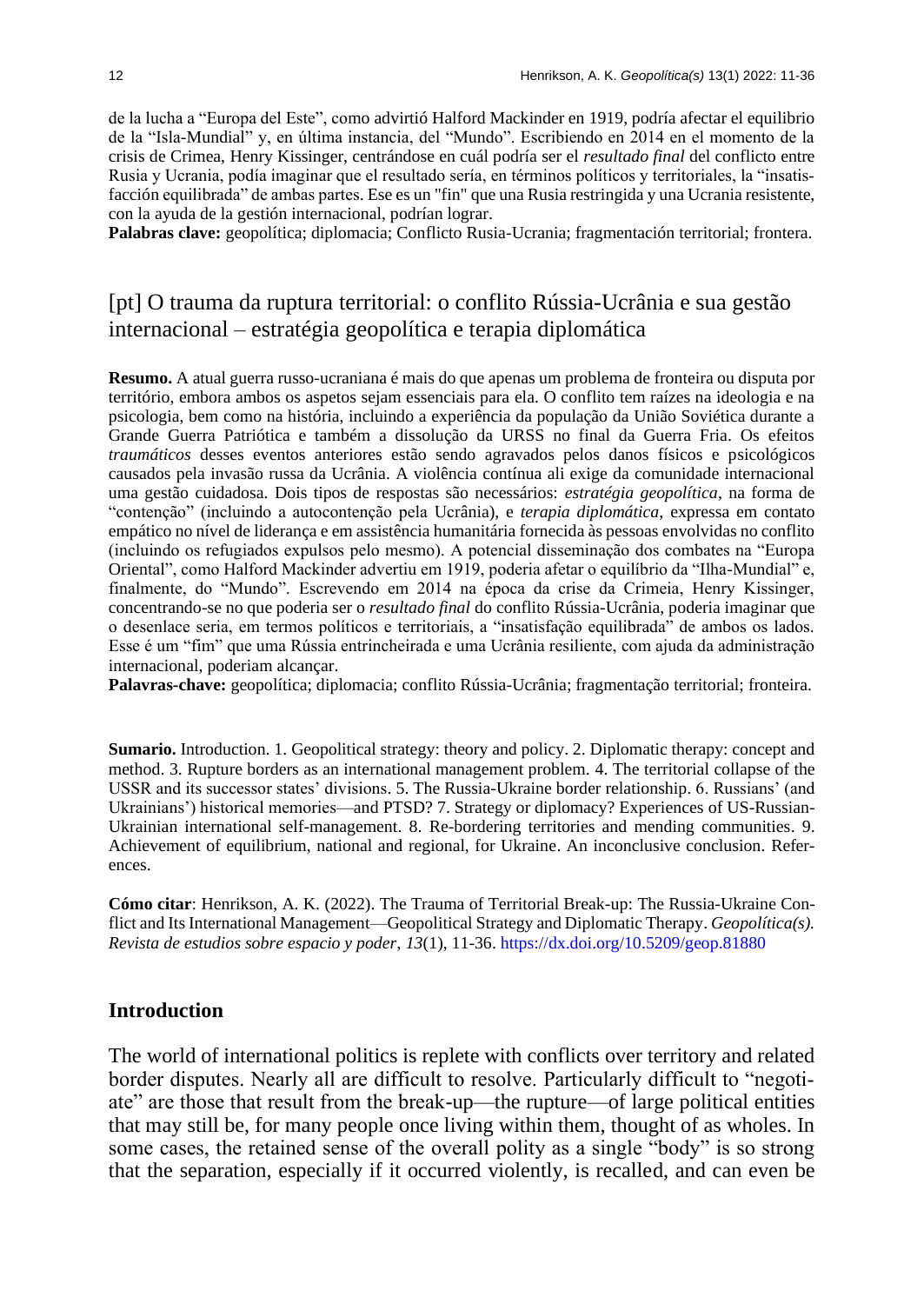felt again, as *traumatic*. <sup>2</sup> Whether experienced individually and later shared with others—"collected" memory—or experienced simultaneously as a group—"collective" memory—the disruption and territorial fracturing that occurred in the Soviet Union in 1991 and that are taking place now in Ukraine in 2022 are a profound, compounding geopolitical trauma (Tsygankov, 2003). Trauma, it has been argued, is a historical inheritance from the Russian Revolution and its overthrow of the Romanov Empire and also the seventy-seven-year-old Soviet regime that followed, with its detentions and deprivations. For Ukraine, the famine of the 1930s—the Holomodor—was traumatic. Above all it was the Great Patriotic War (1941-1945), which cost the lives of more than twenty million Soviet soldiers and citizens alike, that is remembered as if a wound that cannot be allowed to heal (Dobrenko and Shcherbensk, 2011; Gaufman, 2017). "Victory" has to be declared again and again, not only on the date, May 9 (in Moscow), of the surrender of the forces of Nazi Germany.

The stakes for the world of the current Russia-Ukraine conflict are very high. For neighboring nations, for the world's leading powers, and for international organizations, the achievement of some form of stability in this critical region of the European continent really matters. It is not just political geographers who know, and are forced to contemplate the admonitory "saying" of the British Sir Halford Mackinder in 1919:

*Who rules East Europe commands the Heartland: Who rules the Heartland commands the World-Island: Who rules the World-Island commands the World* (Mackinder, 1962, p.150)*.*

The factors that have brought about the current dire situation are many, and the dynamics of their interaction is complex. So, correspondingly, are the factors that may, in time, bring about a settlement, if not a permanent solution, of the struggle. An end to the conflict is, as of this writing, hardly, in sight (at the end of April 2022). Perhaps, however, the contours of an adjustment (let us, euphemistically, call it that) can be discerned in the evolving discourse of the political geography of this problem. Maps are suggestive, although the electronic and other cartography currently appearing in the media is but a surface snapshot of what is actually occurring on the ground (Fafinski, 2022). In the last analysis, it will be the parties themselves—Russians and Ukrainians—who make peace, including a territorial settlement between their two countries. At present, however, it is only the leader of one side, the Ukrainian president, Volodymyr Zelensky, who has reached out and has indicated an interest in coming to terms. Belarus has facilitated peace talks between the two sides at Gomel, a city near its border with Ukraine. Subsequently, the Turkish president, Recep Tayyip Erdogan, has mediated discussions between them in Istanbul. Israel also has been an interlocutor.

The Russian government under President Vladimir Putin did, earlier, propose a kind of "grand bargain" between Russia and NATO—over the heads of the

<sup>&</sup>lt;sup>2</sup> The word *traumatic* encompasses in meaning both bodily injury (wounds, fractures, ruptures) caused by the external application of physical force or violence and the psychological or emotional stress resulting from direct involvement in disturbing events, including social and political upheavals. In some cases, memory of trauma, through a process of sociological construction, can become part of culture (Alexander, Eyerman, Giesen, Smelser, and Sztompka, 2004).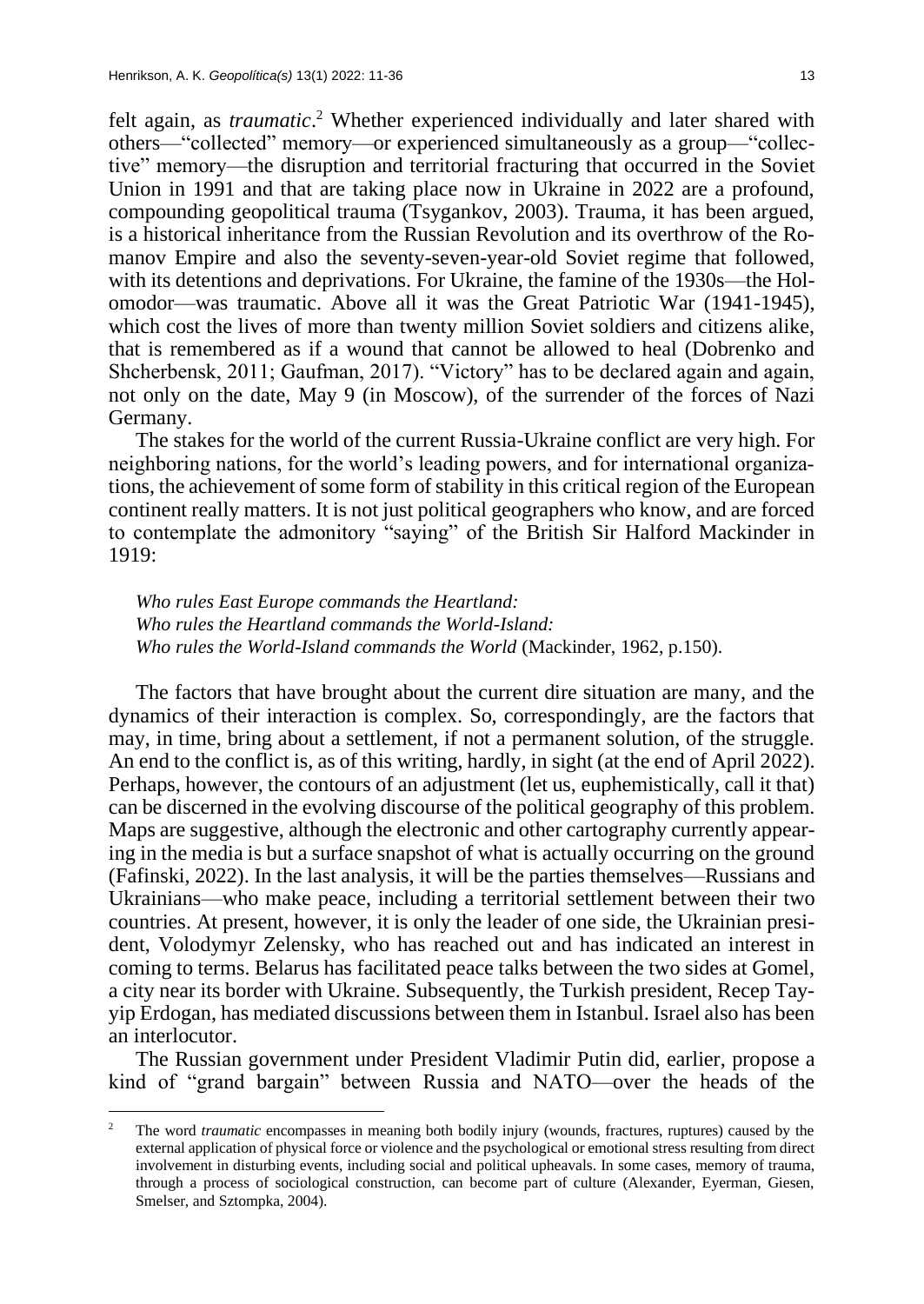Ukrainians. In exchange for Russia's stopping the fighting and presumably withdrawing, Ukraine would have to recognize its sovereignty over Crimea, assure the rights of Russian-speaking minorities throughout the rest of its territory, and also promise never to join NATO. The Alliance itself would be expected to remove its forces from member countries that formerly were part of the Soviet Union. The economic and other sanctions that had been imposed on Russia following its 2014 takeover of Crimea and afterward also would have to be lifted. The reaction in the West was that the proposal was so unbalanced as to be a "non-starter." As for the particular question of Ukraine's joining NATO, and the European Union as well, it would be up to the people of Ukraine to decide their own future.

The international community cannot fail to be actively involved, as the Russia-Ukraine conflict poses a challenge to "international peace and security," in the language of the United Nations Charter, and global stability generally. Since the beginning of "the Russian invasion" on 24 February, as UN Secretary-General António Guterres has frankly called it, "the war has led to the senseless loss of thousands of lives; the displacement of ten million people, mainly women and children; the systematic destruction of essential infrastructure; and skyrocketing food and energy prices worldwide. This must stop" (United Nations|Secretary-General, 2022).

A fundamental determinant of whatever outcome results from the conflict will be the existing balance of *power*, primarily that of military forces. The internal political balances of the countries in conflict as well, including public opinion and popular sentiment within them, are factors. The influence of *diplomacy*, including militaryrelated "deterrence diplomacy" (Sartori, 2007) must not be disregarded either. With large-scale fighting—outright "war"—now in progress, the role of diplomacy has become much more complicated. It has new facets. The provision of military assistance, shipped openly or supplied surreptitiously, is a crucial matter for the Ukrainian side especially. So too is the humanitarian relief that is needed with so many lives being at risk, not only within the territory of Ukraine itself but also on its margins and beyond.

None of this assistance is provided automatically. Offers and acceptance of support usually are negotiated; procedures for delivery have to be developed; programs for distribution and deployment to be administered. When done across international lines, "diplomacy," almost by definition, is involved. "In the past month, beyond their support to refugee hosting countries," reported UN Secretary-General Guterres in March, "our humanitarian agencies and their partners have reached nearly 900,000 people, mainly in eastern Ukraine, with food, shelter, blankets, medicine, bottled water, and hygiene supplies," adding: "There are now more than 1,000 United Nations personnel in the country, working via eight humanitarian hubs in Dnipro, Vinnytsia, Lviv, Uzhorod, Chernivitzi, Mukachevo, Luhansk and Donetsk" (United Nations|Secretary-General, 2022). The latter two locations are where the breakaway "Luhansk People's Republic" and "Donets People's Republic," which the Russian government on 21 February recognized as independent states, are based. This formal recognition implies Russia's military support for proceeding to secure physical occupation of the full territorial extent of Ukraine's Luhansk and Donets oblasts, beyond the current administrative span of the "Republics." If not more.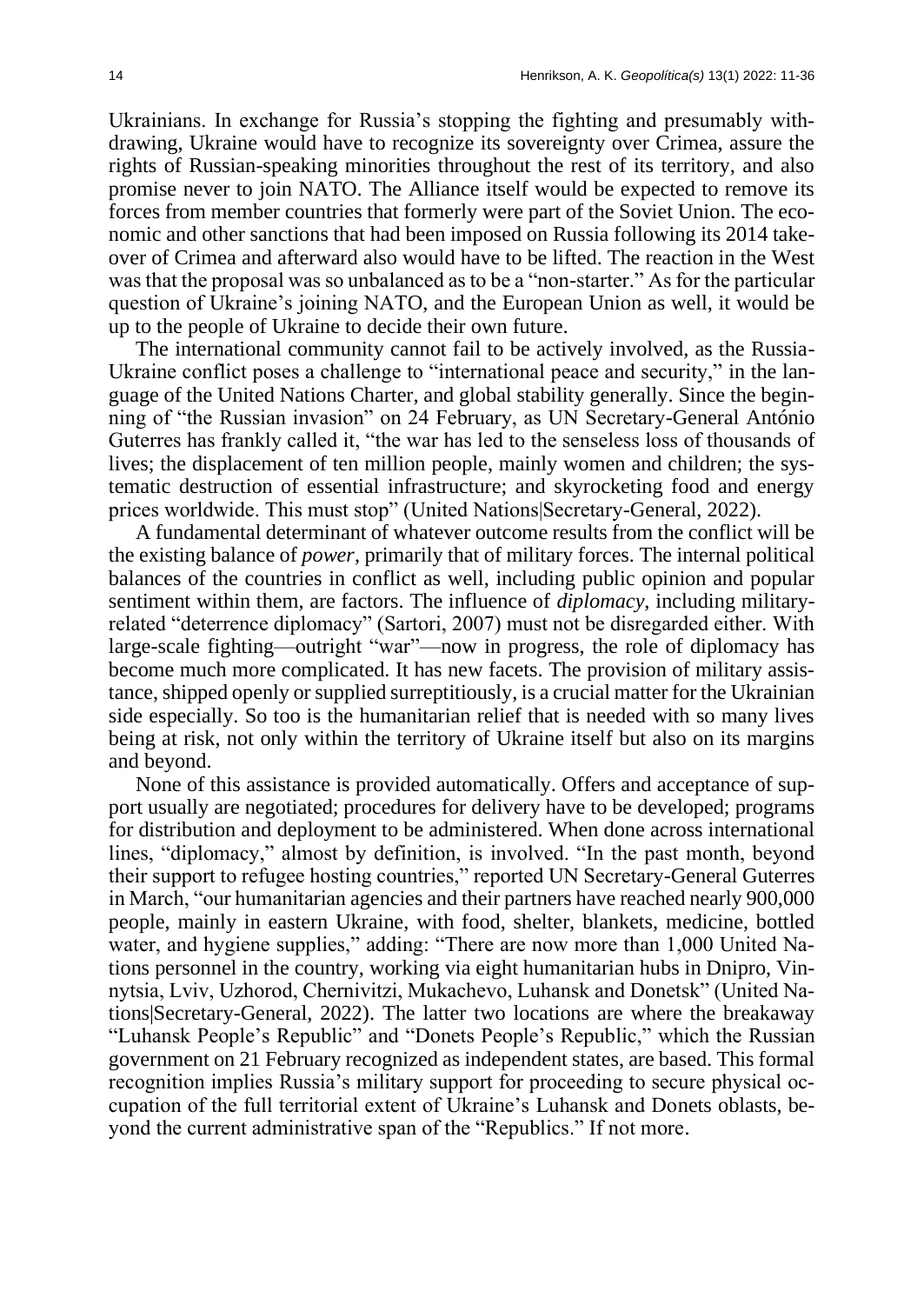## **1. Geopolitical strategy: theory and policy**

The actual military conflict between Russia and Ukraine has been confined, so far, to those two countries. However, as noted above, the international community inevitably is involved. The North Atlantic Treaty Organization (NATO) is moving into a posture of confrontation, with the forward deployment of force, and logistical and other support sent from across the Atlantic as well as from within Europe. The frontiers of NATO's eastern members, particularly of the three Baltic states and Poland, are the Alliance's new front lines. Finland and Sweden, operationally close to NATO, and even considering membership, are similarly focused (Bildt, 2022). From the perspective of Western governments, the problem can be seen as one of *containment*—holding the ring, so to speak, while the combatants, with calibrated support and as early as can realistically be hoped, fight to a draw, and even to "win." The logic would be to allow time and space for the political, and perhaps also territorial, adjustments to be made that would provide a basis for longer-term stability—both for internal political equilibrium and for international equipoise.

A policy concept with a long Cold War history, "containment" encompasses a variety of strategies, analytically categorized by the historian John Lewis Gaddis as either "symmetrical" (direct and localized) or "asymmetrical" (indirect and non-localized) (Gaddis, 2005). Both approaches of strategy are, fundamentally, defensive in purpose. As the originator of the containment idea in the late 1940s, the State Department policy planner George F. Kennan, later explained, the object of containment was "simply to cease at that point making fatuous concessions to the Kremlin, to do what we could to inspire and support resistance elsewhere to its efforts to expand the area of its dominant influence, and to wait for the internal weaknesses of Soviet power, combined with frustration in the external field, to moderate Soviet ambitious and behavior" (Kennan, 1967, p.364). In the circumstances of today, the American and other Western governments, mindful of the risk of escalation that could result from a direct clash with the military forces of Russia, given its array of nuclear weapons and rockets and a military doctrine that allows for their tactical use, plainly are seeking to keep the conflict in Ukraine kinetically controlled and territorially confined. The explosions that have occurred at a fuel depot and at other places in Russia, although attributed by a Ukrainian official to "karma," are worrisome (Kingsley, 2022).

Containment, it is too rarely noted, implies the restraint, and even restriction, of the weaker party in its aspirations and objectives as well as in its behavior. "Selfcontainment," it might be called. This includes international behavior. In the case of the government of Ukraine under President Zelensky, it raises the question of NATO membership for the country. The subject has been on the Alliance's agenda since the North Atlantic Council meeting of its heads of state and government in Bucharest in April 2008. The aspiration of becoming a NATO member is now embedded in the Ukrainian constitution wherein by amendment in 2019 "the European identity and irrevocability of the European and Euro-Atlantic course of Ukraine" is reaffirmed, with the aim of "acquisition of full membership of Ukraine in the European Union and the North Atlantic Treaty Organization" (Lapa and Frosini, 2022). Prior to that time Ukraine was formally nonaligned—in effect, neutral.

The change in national policy was made following and as a consequence of the Russian takeover of its territory of Crimea. In 1954 the Crimean region was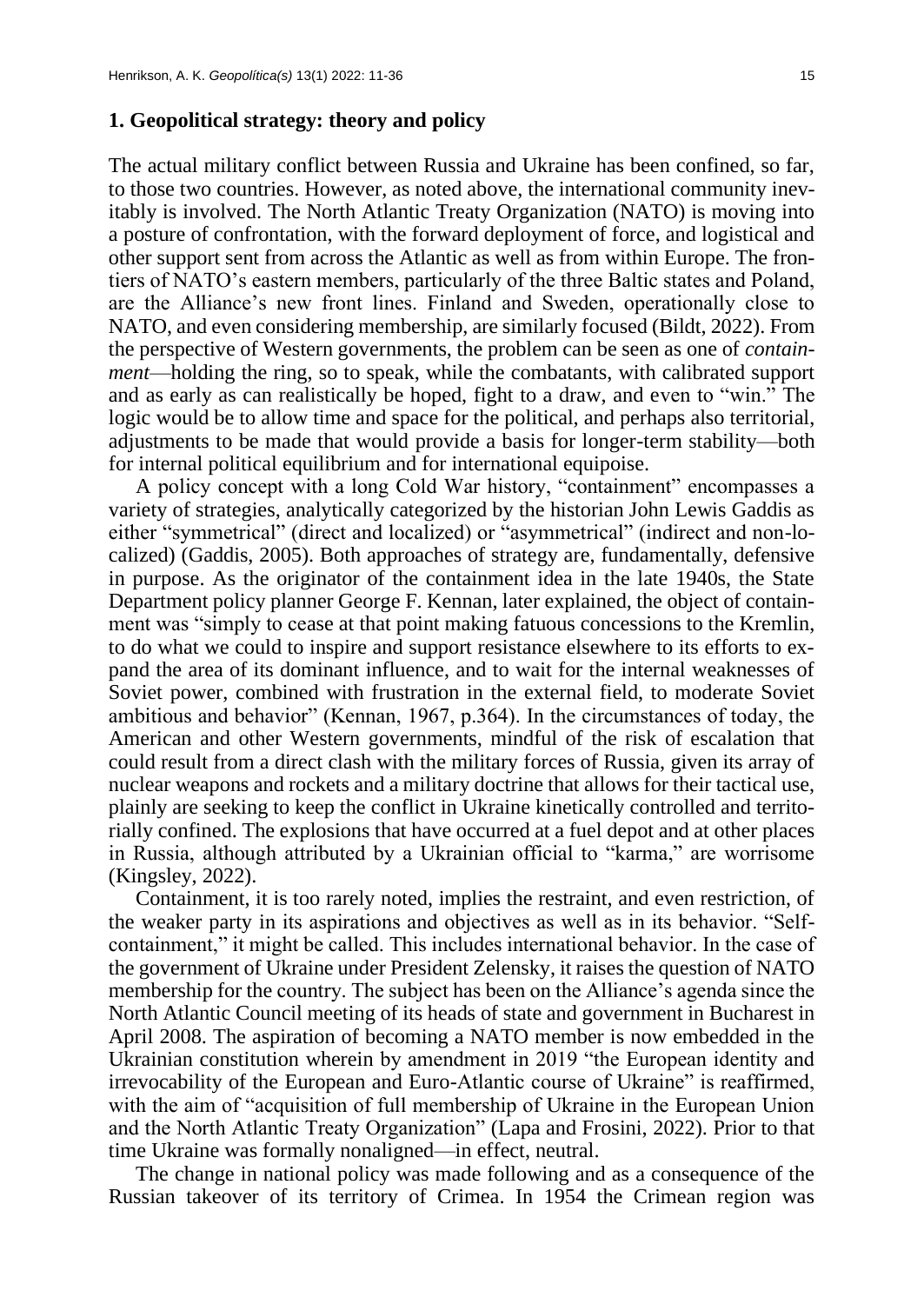transferred by Moscow to the Ukrainian Soviet Socialist Republic; with the breakup of the USSR in 1991 it emerged as the Crimean Autonomous Soviet Socialist Republic; and from 1992 became the Republic of Crimea and, with extensive home rule, a part of Ukraine. The "welcome" extended to Ukraine, along with Georgia, by the North Atlantic Council in 2008, was premised on their continued "reform" efforts, which the membership-promise obviously was intended to encourage. Nonetheless, the leaders of the Alliance stated in their Bucharest Declaration of 3 April: "We agreed today that these countries will become members of NATO." The "next step" was a Membership Action Plan (MAP). "Today we make clear that we support these countries' application for MAP." There first would be "a period of progress," with "a period of intensive engagement with both at a high political level to address the questions still outstanding pertaining to their MAP applications." (North Atlantic Treaty Organization, 2008). This was hardly an ironclad commitment. While the US government under President George W. Bush was strongly in favor of Ukrainian and Georgian membership in NATO, it was widely recognized that France and Germany were not (Bush, 2010, pp.429-431). The "welcome" extended by North Atlantic Council in 2008 was, though genuine, qualified not only by doubt about the contributions that Ukraine and Georgia could make but also by concern about a negative reaction by Russia, on which NATO then was reliant for cooperation in allowing use of its airspace for supplying the International Security Assistance Force (ISAF) in Afghanistan and also in the field of arms control, notably the Treaty on Conventional Forces in Europe (CFE). Vladimir Putin as Russian president was himself present in Bucharest, and met with the NATO leaders at the end of their meetings. Reportedly, he then leaned over to President Bush, and reminded him that Ukraine is "not a real country" (Ringer, Chakrabarti, and Scheimer, 2022).

From 2008 and even earlier, the containment-restraint of Ukraine itself, including its government's policies, is done not only through words—encouraging but also cautioning, and privately as well as publicly communicated. It also is done through physical positioning and operational steps, which may be considered "signals." The forward deployment of US and other NATO-ally forces to the Alliance's exposed eastern frontiers —but no further—indicates support but also implies control. It suggests limits and, despite the increasing military aid that is being given to Ukraine, territorial confinement of the conflict. Thereby the scope of the struggle and possibly even the shape of its eventual outcome, theoretically, could be managed. Such an approach is, essentially, that of *geopolitical strategy*, the current implementation of which will be further discussed below.

#### **2. Diplomatic therapy: concept and method**

Given the turbulent, even traumatic nature of the experience of territorial disruption, especially when accompanied by horrifying violence such as has been caused by the incursions of Russian forces into the land, sea, and air spaces of Ukraine, much more than managerial ring-holding is needed. Active intervention by statesmen and diplomats, from capitals, at summit meetings and other high-level encounters, as well as active engagement by internationally authorized professional service providers on the ground, are urgent necessities. The problem is psychological as well as political. Because of "grievances" felt and expressed at the leadership level, by Russian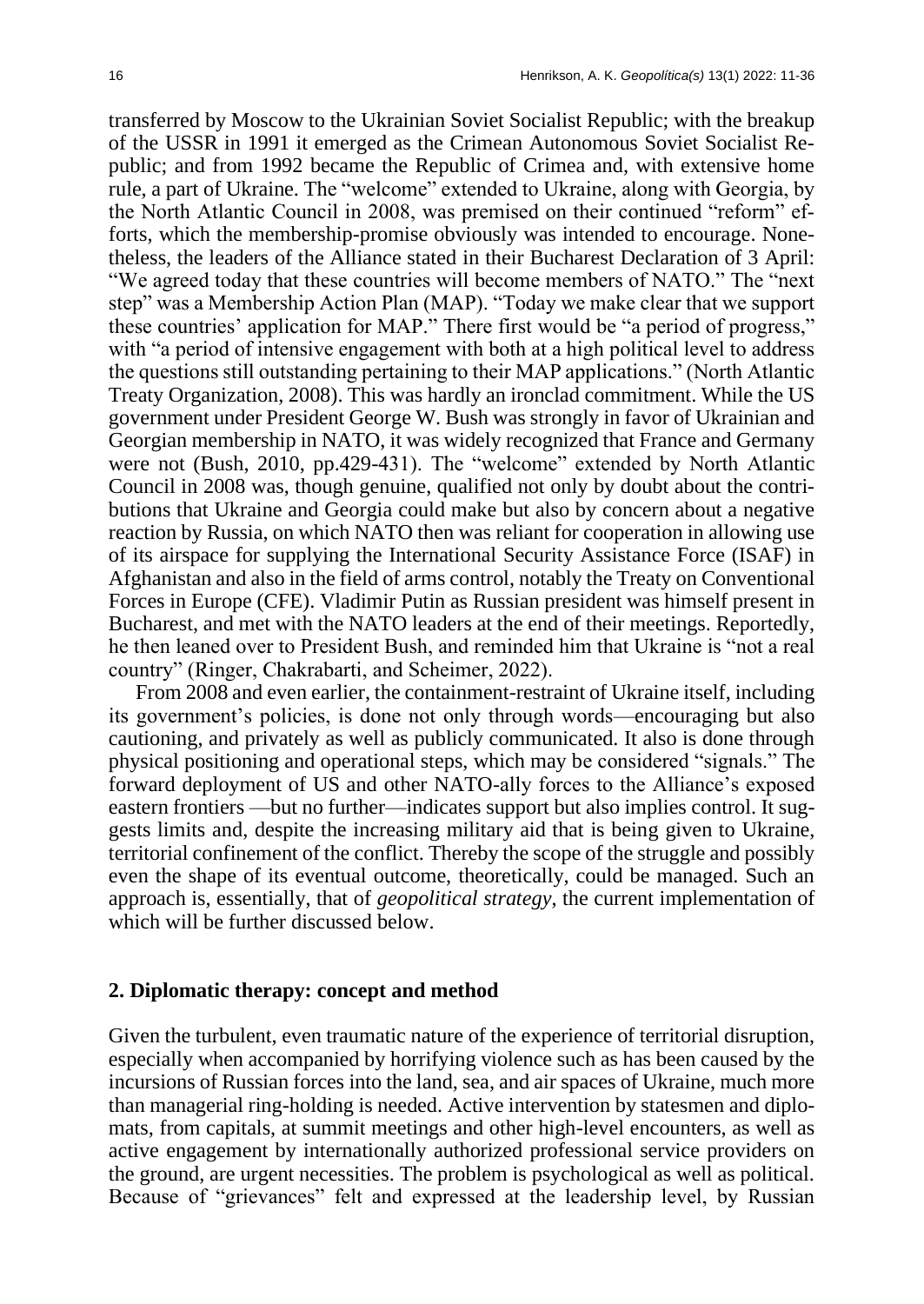president Vladimir Putin particularly, attention must be given to the mental states and emotional needs of counterparts among leaders. At the wider social level, amidst populations directly affected by violence, a special awareness of the psychological realities of social and territorial disruption is required. Because of the hurtfulness of the tearing-apart of communities, such "diplomacy" as is called for must now show, in addition to the conventional formal diplomatic characteristics, a *therapeutic* quality. The topic may seem novel, yet the annals of diplomacy do include elements that indicate the existence, and demonstrate the importance, of what here will be termed *diplomatic therapy*.

The notion merits elaboration. Understanding and empathy, along with patience, always have been recognized as diplomatic attributes. To imagine how an adversary sees things—to penetrate his mind and his milieu—and to take a long view in continuous dialogue in order to shape a common perspective—as a basis for genuine agreements that can last—are counsels as old as Richelieu, Wicquefort, and Callières (Berridge, 204, pp.115-149). A therapeutically conscious diplomacy implies something further: a *healing* function. Diplomacy can have, among its other functions, an *assuaging role: that of making of a deliberate, sustained effort to soothe, to quieten,* to reassure, to disarm, and, if and when successful, finally to placate—to make peaceful. *Appeasement*, the more common term, is a success-word as well as a process-word. The function is a necessity of well-regulated social life, among many species. "Curiously enough, appeasement gestures have evolved in a large variety of animals under the selection pressure exerted by behavior patterns releasing aggression," observes the ethologist Konrad Lorenz. "In trying to appease a member of its species, the animal does everything to avoid stimulating its aggression" (Lorenz, 1967, p.126). In international relations, "appeasement," unfortunately, became morally and politically discredited owing to the failure of British foreign policy in the late 1930s, and the word has been used as a rhetorical weapon ever since (Bouverie, 2019). For example, President Zelensky used it when speaking to the 2022 Munich Security Conference in rebuking the Western powers for not more effectively opposing Russian expansiveness: "What did the world say? Appeasement. Result? At least the annexation of Crimea and aggression against my state" (Cohen, 2022).

A similar word such as *assuagement*, without these associations, might be a better descriptor of tactical efforts to reduce the aggressiveness of, and to pacify, an "aggrieved," angry party. "Analysts and historians will long debate whether Mr. Putin's grievances had bases in fact, whether the United States and its allies were too cavalier in expanding NATO, whether Russia was justified in believing that its security was compromised," wrote The Editorial Board of *The New York Times*. "There will also be questioning over whether Mr. Biden and other Western leaders could have done more to *assuage* Mr. Putin" (emphasis added) (The Editorial Board, 2022). While the effort to assuage might be considered a "policy" in the limited sense of an attitude of address, it does *not*, further, entail the making of concessions, either of principle or of interest (including the interests of others). It does imply "treatment" of a kind, even if not conscious therapy. For individuals, including adversaries in positions of power, it can mean a deliberate approach that is soothing—even "stroking"—calculated to induce calm, and, potentially, reasonableness. For the larger society caught up in conflict such as that in Ukraine, it implies alleviation—release from tension, relief from need, and lightening of burdens that can include. painful memories of the past. In a word, "peace."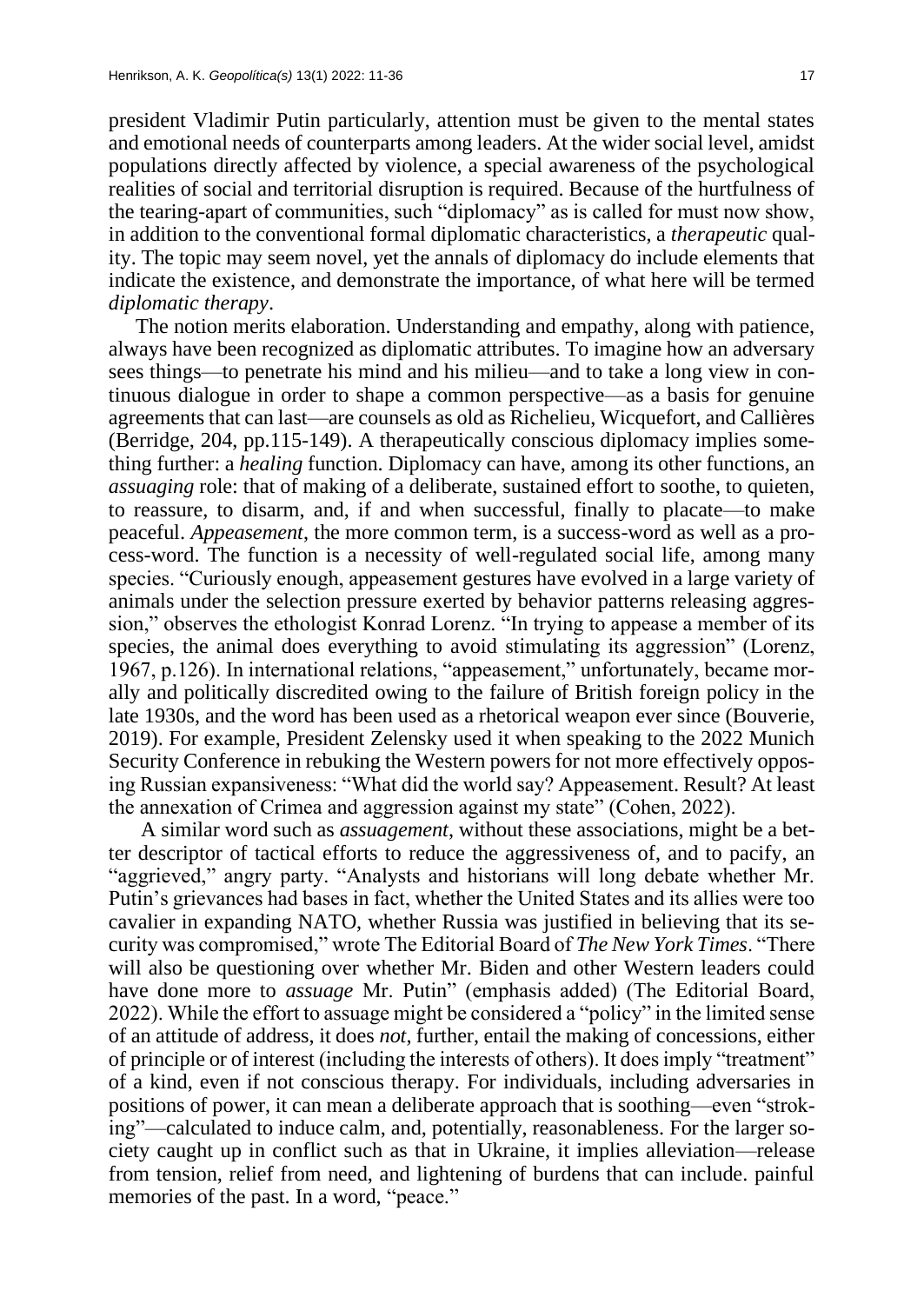Although essentially psychological, such an approach has temporal (historical) and even spatial (geographical) dimensions. It allows time for "talking it through," and doing so within spaces that can be called "home." Among its qualities should be these. During and following a conflict, there must be an allowance for mourning, not only for the loss of life and livelihood but also for a familiar past and hope for a corresponding future. Experiences, both hard and happy, should be shared. Guilt should be acknowledged and responsibility accepted (Strenger, 2010). Such dialogue should aim at forming common understanding and, eventually, cooperation in taking practical, incremental steps toward "neighborhood."

While the healing itself can only occur when the adversaries themselves manage somehow to make peace, intervention by diplomats as third parties, representing individual nations and international organizations as well, can contribute essential mediating and moderating service, and may be called upon to do so. The involvement must be much deeper than facilitation, offering of good offices. It involves substantive conciliation. There are a few notable contemporary precedents, one being the role of the American lawyer and politician George J. Mitchell in assisting the opposed sides in bringing about the 1998 Good Friday Agreement for Northern Ireland (Mitchell, 1979). The comparability of the Northern Ireland case with the Russian-Ukrainian problem is that it also had a territorial and border relations aspect, with the competing "mental maps" of the United Kingdom and a United Ireland in play.<sup>3</sup>

#### **3. Rupture borders as an international management problem**

Rupture borders, as these contested areal contexts may be called, are of course local. Most are territorial divisions and disputed boundary situations between individual countries. There can be rupture borders on a higher, broader political plane as well. *Meta-borders* these might be called. A major historical example—one with relevance in the re-emerging divide in Europe today—is the "Iron Curtain" that Winston Churchill defined in his speech in Fulton, Missouri, on 5 March 1946. "From Stettin in the Baltic to Trieste in the Adriatic," the British leader famously declared, "an iron curtain has descended across the Continent. Behind that line lie all the capitals of the ancient states of Central and Eastern Europe. Warsaw, Berlin, Prague, Vienna, Budapest, Belgrade, Bucharest and Sofia; all these famous cities and the populations around them lie in what I must call the Soviet sphere" (Churchill, 1946). Postwar Europe was geopolitically split.

A new dividing line is appearing farther to the east—inescapably reminiscent of the Iron Curtain. The new "cleavage" has not yet been defined in actual "borders," however (Okunev, 2021, pp.375-376). Borders, functionally, are stabilizers. This eastward-shifted dividing line bisects a contested zone—the wide area between the geopolitical cores of Germany and Russia—that extends from Finland down to the

<sup>3</sup> For an application of the "mental map" concept to international relations, see Henrikson (1991). "Mental map" is defined therein as an ordered but continually adapting structure of the mind—alternatively conceivable as a process—by reference to which persons, including planners of foreign policy and diplomats, orient themselves in the world with regard to decisions they are making. Geographical mental maps are analytically complex, consisting of "paths," "edges," "districts," "nodes," and "landmarks." Being subjective, these cognitive elements may not correlate closely with formal cartographic, political-jurisdictional, or actual physical land and water features.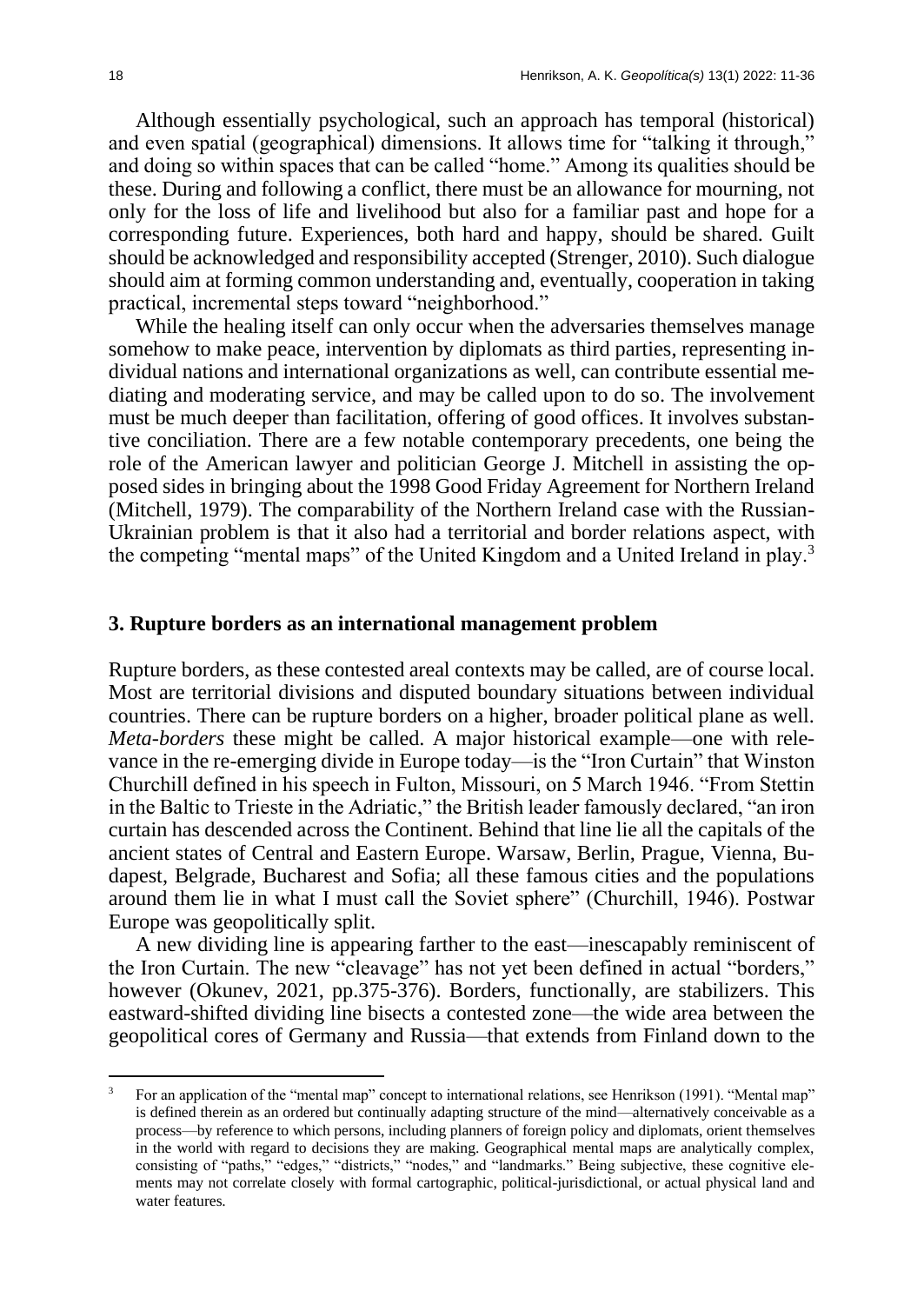Balkans and the Black Sea. It has been characterized as "Europe-in-Between" (Botić, 2013; Orenstein, 2019; Snyder, 2010, pp.5,44-45). Composed mostly of smaller states, it has been, historically, a "shatterzone of empires" (Bartov and Weitz, 2013; Cohen, 2009, pp.5,36). The current conflict focused on eastern Ukraine represents a cleavage also of new communities that have been imagined. One is the "common European home" that former Soviet General Secretary Mikhail Gorbachev envisioned (Gorbachev, 1987, pp.180-181). Another is the "European whole and free" of which US president George H. W. Bush spoke in 1989 (Bush 1990), with "and at peace" being added later (Hunter, 2008). Farther to the north, with consideration now being given by Finland and Sweden, concerned as they are about a spread of the war in Ukraine, to joining NATO, northwest Europe and even the Arctic Ocean, hitherto an exceptional "zone of peace," could become geopolitically cleft—bifurcated into a US-dominated security zone and a Russia-dominated security zone (Henrikson, 2020).

#### **4. The territorial collapse of the USSR and its successor states' divisions**

The foremost contemporary-historical example of a shattered empire is Soviet Russia—the Union of Soviet Socialist Republics. On 26 December 1991, the Soviet Union formally dissolved, falling apart into fifteen independent republics. Intra-USSR boundary lines themselves, including administrative divisions within the former Soviet republics, remained nominally unchanged. Inter-republic lines around the "mainland" of Russia—the Russian Federation—became, however, international borders, between sovereign states.

The new national boundaries, although graphically defined on many maps were, on the ground, far less definite. Many soon were disputed. It is not just that they had never been systematically delimited. They were "thick borders," in a sense—"not mere lines, but invested spaces, places of confrontation and cooperation" (Lebedev, Regamey, and Shukan, 2017). The actual demarcation of the borders, with border monuments regularly placed along them, had scarcely begun. "In fact," as the Polishborn American geostrategist and former National Security Adviser Zbigniew Brzezinski pointed out, "the Russians have deliberately resisted demarcation of the boundaries in order to prevent their consolidation. It's the new former Soviet states that keep demanding that the borders be demarcated" (Brzezinski and Scowcroft, 2008, p.169).

There is thus a vagueness, an amorphousness in the former Soviet space. This includes Russia's "near abroad" (*blizhneye zarubezhye*)—as seen from the centralizing perspective of Moscow. The boundaries of the Russian Federation, Brzezinski asserted, "are not viewed as natural." It is "The State with Unnatural Boundaries." This is not just because of the relative featurelessness of the land itself, vast expanses of which, apart from the Urals and other mountainous areas, are undifferentiated stretches of tundra, taiga, steppe, and semi-desert. The reason for the "unnaturalness" is, rather, ideational: the continuing identification of Russians with their formerly even more extensive domain. It is "enormous satisfaction" that Russians take "from having this territorially impressive empire," Brzezinski observed in 2008. "It's one of the major sources of their identity. 'We're the largest country in the world.' But if you begin to peel off these countries, they're no longer so large. This territorial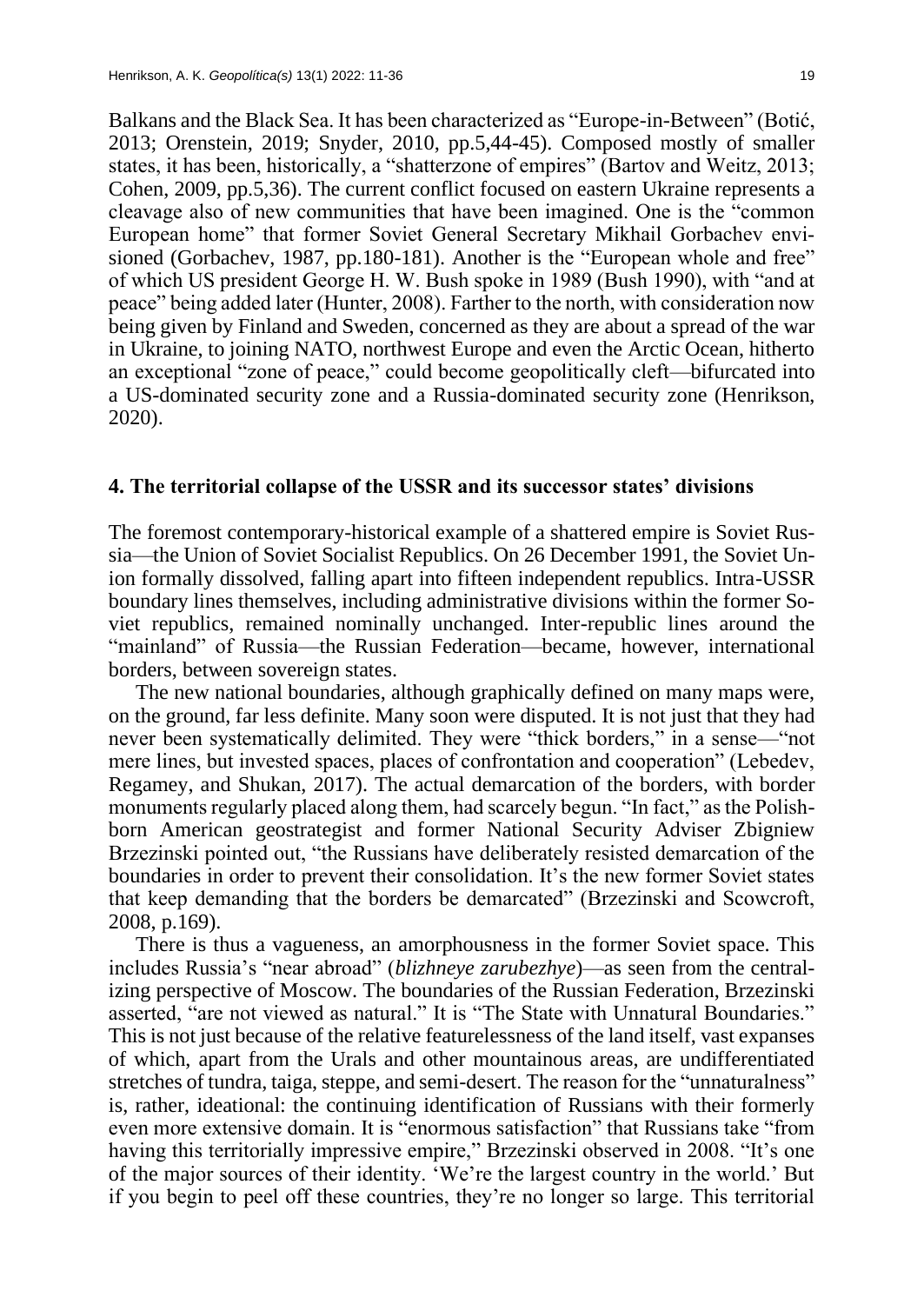sense is one of the mystiques that has to be redigested and rethought today. And this is why the process is so painful . . .." (Brzezinski and Scowcroft, 2008, p.169).

The discomforture of the break-up of the USSR in 1991 was felt not only by Russians but also by many of the nationalities and other groups in the populations that found themselves in a territorial and administrative limbo. "You have no idea what a trauma it was when it collapsed," recalled Brzezinski. "I was there shortly afterwards, visiting the presidents of the different republics. At the end of one of these visits I was taken to the airport. The president was bidding me goodbye, and there were a number of planes parked there. And they were painting new names on the planes. They were no longer Aeroflot, but let's say, 'Air Uzbek' or 'Air Kyrgyzstan.' I asked the president, 'How did you divide the Aeroflot fleet?' And he said, 'It was very simple. The day the Soviet Union dissolved, any plane on our ground became part of our fleet.' It was a chaotic, confusing, painful process" (Brzezinski and Scowcroft, 2008, p. 169).

Some of the non-Russian post-Soviet states have chosen to remain associated, if only loosely, with the Russian Federation. Most joined the Commonwealth of Independent States (CIS) and subsequently entered into other Moscow-sponsored structures: the Collective Security Treaty Organization (CSTO) and the Eurasian Economic Union (EAEU). Nearly all of the continent-wide post-Soviet space has been, if somewhat tenuously, "recovered" by the Russian government in this way. However, the smaller republics in the Baltic region—Estonia, Latvia, and Lithuania which never had been recognized by the US government or other Western governments as incorporated into the USSR—broke away completely. In 2004 the three Baltic states, after internally reorganizing their politics, joined both the North Atlantic Treaty Organization (NATO) and the European Union (EU). Other former Soviet republics, notably Ukraine and Georgia, as noted, have aspired to do much the same.

#### **5. The Russia-Ukraine border relationship**

For most practical purposes, much of the international border between Ukraine and the Russian Federation no longer "exists." There is no mutually determined, jointly established boundary line. A treaty on demarcation of the common border between the two countries was negotiated in 2010, and it came into force that same year. According to a later account by Russian president Vladimir Putin, the president of Ukraine at the time, Leonid Kuchma, asked him "to expedite the process of delimiting the Russian-Ukrainian border"—a process then "practically at a standstill." Putin recalled:

> Russia seemed to have recognized Crimea as part of Ukraine, but there were no negotiations on delimiting the borders. Despite the complexity of the situation, I immediately issued instructions to Russian government agencies to speed up their work to document the borders, so that everyone had a clear understanding that by agreeing to delimit the border we admitted de facto and de jure that Crimea was Ukrainian territory, thereby closing the issue.

> We accommodated Ukraine not only regarding Crimea but also on such a complicated matter as the maritime boundary in the Sea of Azov and the Kerch Strait. What we proceeded from back then was that good relations with Ukraine matter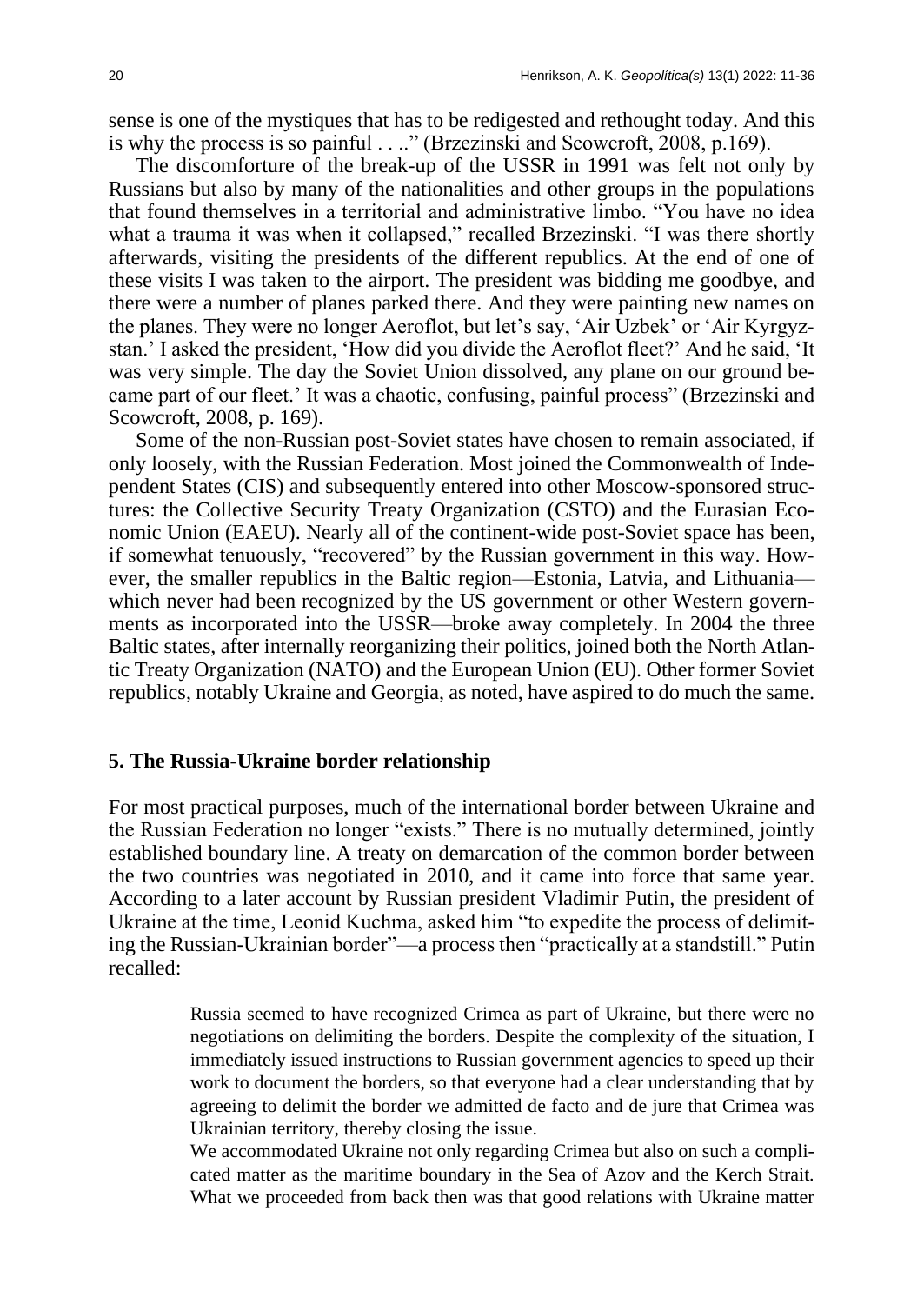most for us and they should not fall hostage to deadlock territorial disputes. However, we expected Ukraine to remain our good neighbor, we hoped that Russian citizens and Russian speakers in Ukraine, especially its southeast and Crimea, would live in a friendly, democratic and civilized state that would protect their rights in line with the norms of international law (Putin, 2014).

Although the Ukrainian government was prepared to begin demarcation work upon ratification of the treaty, the ratification process never was completed. Ukraine had begun to define itself. In 1991 the government in Kyiv had unilaterally declared the existence of the boundary of the country with laws "On Legal Succession of Ukraine" and "On State Border of Ukraine." The border became an administrative reality. The flagrant disregard of it by Russian troops "on vacation" and other infiltrators in 2014, when the Crimean crisis occurred, caused the government in Kyiv to determine to build a defensive system ("Project Wall"), some sections of which were constructed. In 2018 the Ukrainian government introduced biometric controls and imposed other restrictions on, specifically, Russian citizens seeking to enter the country. Apart from the immediately self-protective objective, it should be noted, there was a further, "multilateral" purpose in the Ukrainian government's move: to prepare for eventual European Union membership, as that would entail shared responsibility for border management and immigration control.

The Western aspirations of Ukraine were felt as a profound challenge to the Russian leader, who had never concealed his refusal to accept the diminishment of his country, or his intention to reverse it, politically and maybe even territorially. In an address to the Federal Assembly of the Russian Federation in April 2005, Putin said: "Above all, we should acknowledge that the collapse of the Soviet Union was a major geopolitical disaster of the century. As for the Russian nation, it became a genuine drama. Tens of millions of our co-citizens and co-patriots found themselves outside Russian territory. Moreover, the epidemic of disintegration *infected Russia itself*" (emphasis added)" (Putin, 2005). It thus is not just the already-occurred loss of territory, with the substantial separation of "co-citizens and co-patriots" from Russia, that concerns Putin. It is also the danger of a *continuing* geopolitical break-up within the present Federation itself. He saw this as having been threatened in Chechnya until the rebellion there was brutally suppressed by the Russian government under his leadership.

What has happened (and still could happen) in the former Russian imperial realm is, for Putin and his Kremlin associates, a source of genuine existential concern. The suddenness and completeness of the Union's break-up profoundly shocked them. "The USSR fell apart," Putin frankly acknowledged in an address from the Kremlin in March of 2014. "Things developed so swiftly that few people realized how truly traumatic those events and their consequences would be" (Putin, 2014).

## **6. Russians' (and Ukrainians') historical memories—and PTSD?**

That Russia's behavior toward Ukraine, Georgia, and the Baltic states and others, now including Moldova, is a symptom of "post-traumatic stress disorder" (PTSD) as commentators (including Russian ones) have suggested, is more speculative. First of all, not all people in Russia saw or felt the end of the USSR as a disaster. An example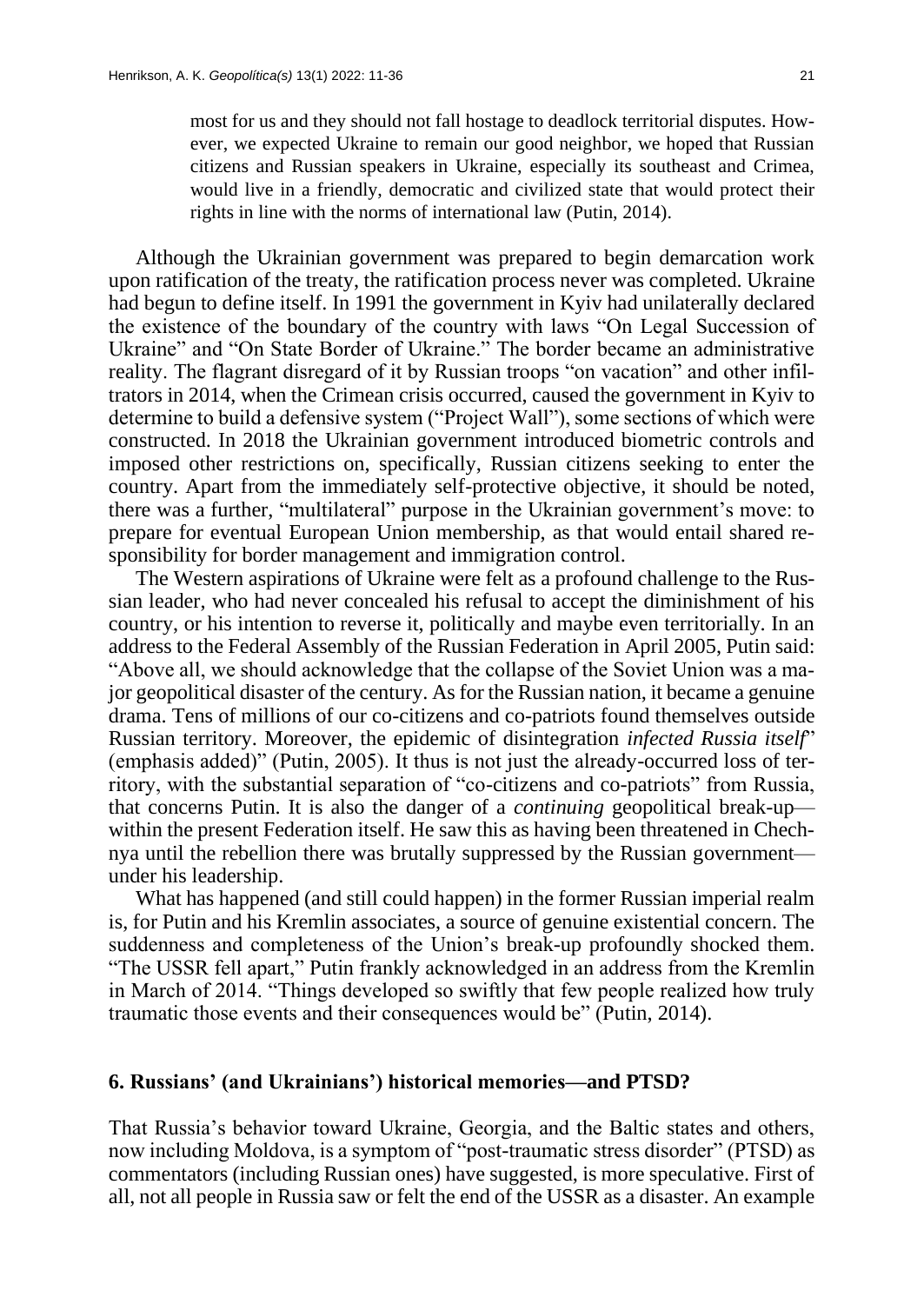is the Russia-born writer, Anastasia Edel, who recently reflected: "The breakup of the Soviet Union, which I lived through, was no catastrophe between the two countries." Some of her relatives were Ukrainian. "During summers in the early '90s," she recalls, "I worked as a counselor in a youth camp on the Black Sea: Most of the children were from Donetsk, the Ukrainian coal-mining region. 'U-kra-i-na, I love you!' we screamed at the top of our lungs during soccer matches and dance competitions" (Edel, 2022). For the young KGB officer Vladimir Putin, however, the disintegration of the Soviet empire *was* catastrophic. Stationed in Dresden and active Soviet counterintelligence there, he was caught up in Germans' nationalist fervor and was threatened by it. The Fall of the Berlin Wall (*Mauerfall*) on 9 November 1989 and its aftermath was disorienting. Faced with an "aggressive" crowd outside his building, he was told when he sought instructions: "We cannot do anything without orders from Moscow. And Moscow is silent." From "that business of 'Moscow is silent,'" Putin later said in an interview, "I got the feeling then that the country no longer existed. That it had disappeared. It was clear that the Union was ailing. And it had a terminal disease without a cure—a paralysis of power" (Putin, 2000, p.79). He did not share in the euphoria all around him, or credit its validity. He generalized his personal feeling of abandonment and directionlessness, "projecting" it onto Russians back home.

The experience of trauma, and resulting PTSD, is not the only possible explanation of Putin's and Russia's subsequent behavior. An alternative is the effect of the self-image of Russia as a historical "great power," a vast former "empire," and a related concept of it as potential master of "Eurasia" (Adomeit, 1995; Snyder, 2018, pp.84-91).<sup>4</sup> This is reinforced by a conservative ideological vision of itself as a kind of savior—a spiritual power. The ecclesiastically promoted concept of the "Russian world" (*Russkiy mir*) encompassing Russia, Belarus, Ukraine, and the entire Russian diaspora is a further strengthening influence. An astute student of diplomacy, Paul Sharp, asks: How do "worlds" interact with each other? How *can* they do so? (Sharp, 2009, pp. 118-122). The attraction of this mélange of positive ideas on the leadership to today's Russian leadership is so strong, it can be argued, that forcible domination, rather than negotiated integration, is the only policy that is thinkable. Thus, to attribute political behavior to any single factor, especially that of an entity as complicated as Russia, is perilous. Psychology, history, and ideology combine—against diplomacy, it seems.

The currently widespread use of the psychiatric category of "trauma" to describe a *sociopolitical* condition such as that of Russia and associated peoples, rather than an *individual* person's mentality, has been questioned (Summerfield, 2001). It shifts the focus away from the inherent make-up and present state of a human psyche to external factors, particularly to "wounding" events. Occurrences experienced by entire communities can indeed be "painful," and the effect is collective (Charuvastra and Cloitre, 2008). When mass violence occurs, as on Russian territory during the Second World War, the impact no doubt was traumatic for the entirety of the population caught up in it. The same clearly is true also for those living through the current

The "Eurasian" concept, often cited in interpreting Russian policy, is multiple. A.P. Tsygankov differentiates among five "schools" of current Russian political thinking: Expansionists (e.g., Alexander Dugin); Civilizationists (e.g., Gennady Zyuganov); Stabilizers (e.g., Kamaludin Gadzhiyev); Geoeconomists (e.g., Sergei Rogov); and Westernizers (e.g., Dmitri Trenin), who are critical of Eurasianist perspectives (Tsygankov, 2003).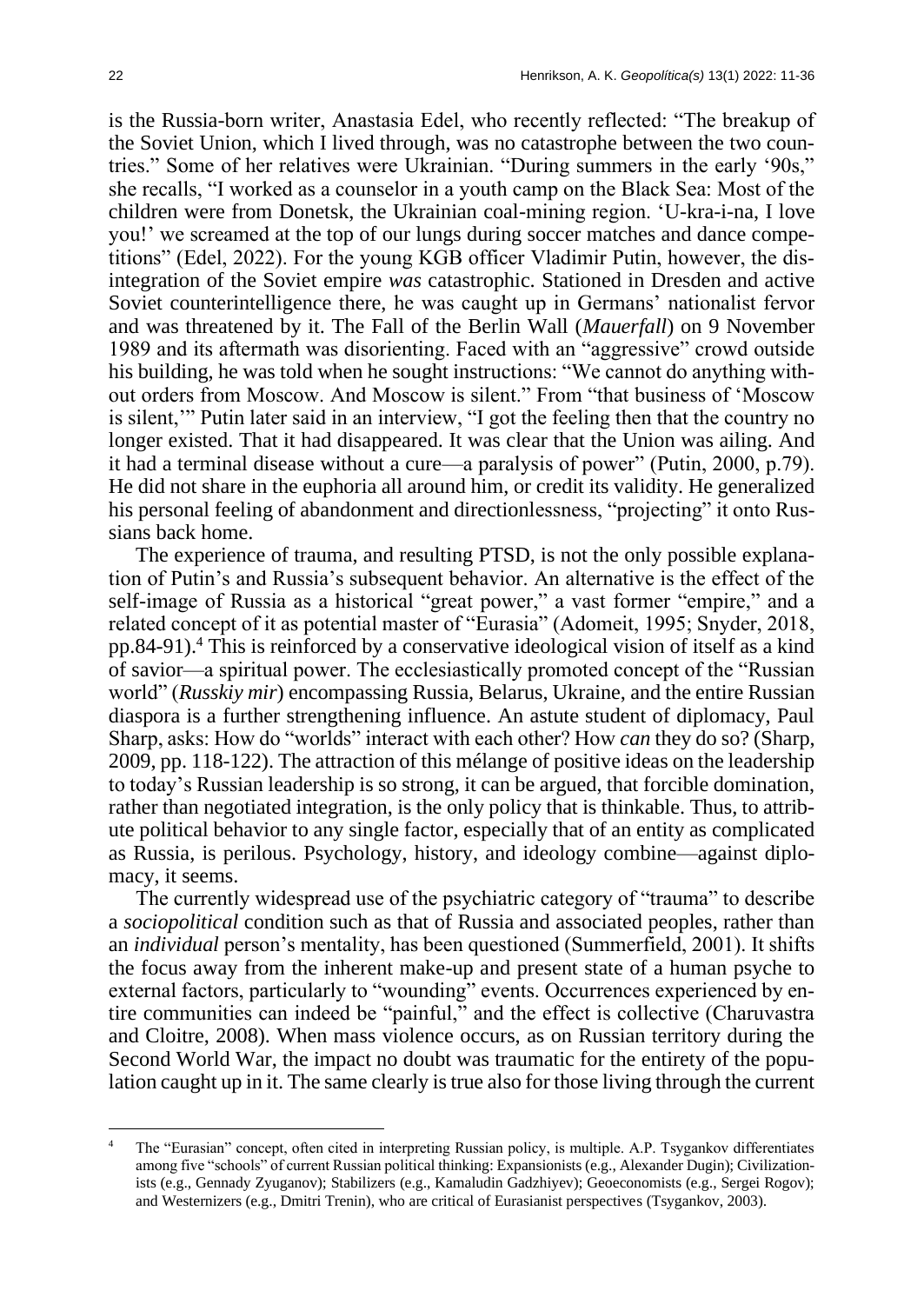war in Ukraine, especially in areas subject to repeated bombardment, and where Russia's "special military operation" is being met with fierce resistance.

The "fundamentally traumatogenic nature of war" is well understood (Summerfield, 2001). Although the impact on society may be pervasive, soldiers can be uniquely affected—by what they have witnessed and by what they may have done. Their experience can be an emotional, and sometimes a moral, burden. The symptoms of trauma may not at first be clinically apparent—in part for cultural reasons. "When our tooth hurts, we go to a dentist," said a Ukrainian psychological therapist, a veteran of fighting against Russian forces in the east. "When we have emotional problems, we grab a bottle of vodka" (Stern, 2015). Ukrainians "must address the nation's collective post-traumatic stress disorder," urged a guest adviser to the Ukrainian Ministry of Health (Shmigel, 2018). The millions of Ukrainians who are now refugees abroad have geographically expanded th isproblem (HealthDay News, 2022).

To suggest that Vladimir Putin and the Russian people have experienced "PTSD" owing to the break-up of the USSR in 1991 is not of course a political justification however relevant it may be for purposes of explanation. Inhabitants of Russia, Ukraine, and the other former Soviet republics earlier have endured highly stressful experiences, beyond even the Great Patriotic War, and have survived. Yet the past does live with them. It could conceivably be that "Russia, as a traumatized society, is simply attempting to recreate a sense of belonging as nation in order to heal," as Sean Guillory of the University of Pittsburgh's Center for Russian and East European Studies has observed. But, as Guillory rightly emphasizes, Russia today "should not be excused for its behavior simply because of the trauma it endured; understanding its perspective does not mean condoning it." Nonetheless, Guillory warns, against those who would simply ignore Russia's experience and refuse any dealing with it: to isolate Russia "will only feed its traumatic responses" (Guillory, 2014).

The above characterization of Russia as a traumatized society is an implicit argument for international management of an especially considerate, even sensitive, and, as here suggested, therapeutic kind. It is a social-psychological diagnosis that suggests professional treatment, but it does not indicate a precise prescription or procedures to be followed. One is mindful of the neoliberal Western economic "shock therapy" advice that was given by experts to the Russian government during the early post-Soviet period. With the privatization of state enterprises and accompanying removal of social-welfare subsidies, along with a sharp decline in the value of the ruble, most of the country's citizenry suffered—even as some ("oligarchs") fabulously enriched themselves. A better formula as the journalist Strobe Talbott, a longtime student of Russian affairs who as deputy secretary of state assisted his friend President Bill Clinton in managing relations with Russia, later reflected would have been "more therapy and less shock" (Burns, 2019, pp.93,110).

## **7. Strategy or diplomacy? Experiences of US-Russian-Ukrainian international self-management**

How, when, and in what circumstances should the international community "engage" with Russia, given its government's expansionist policies and military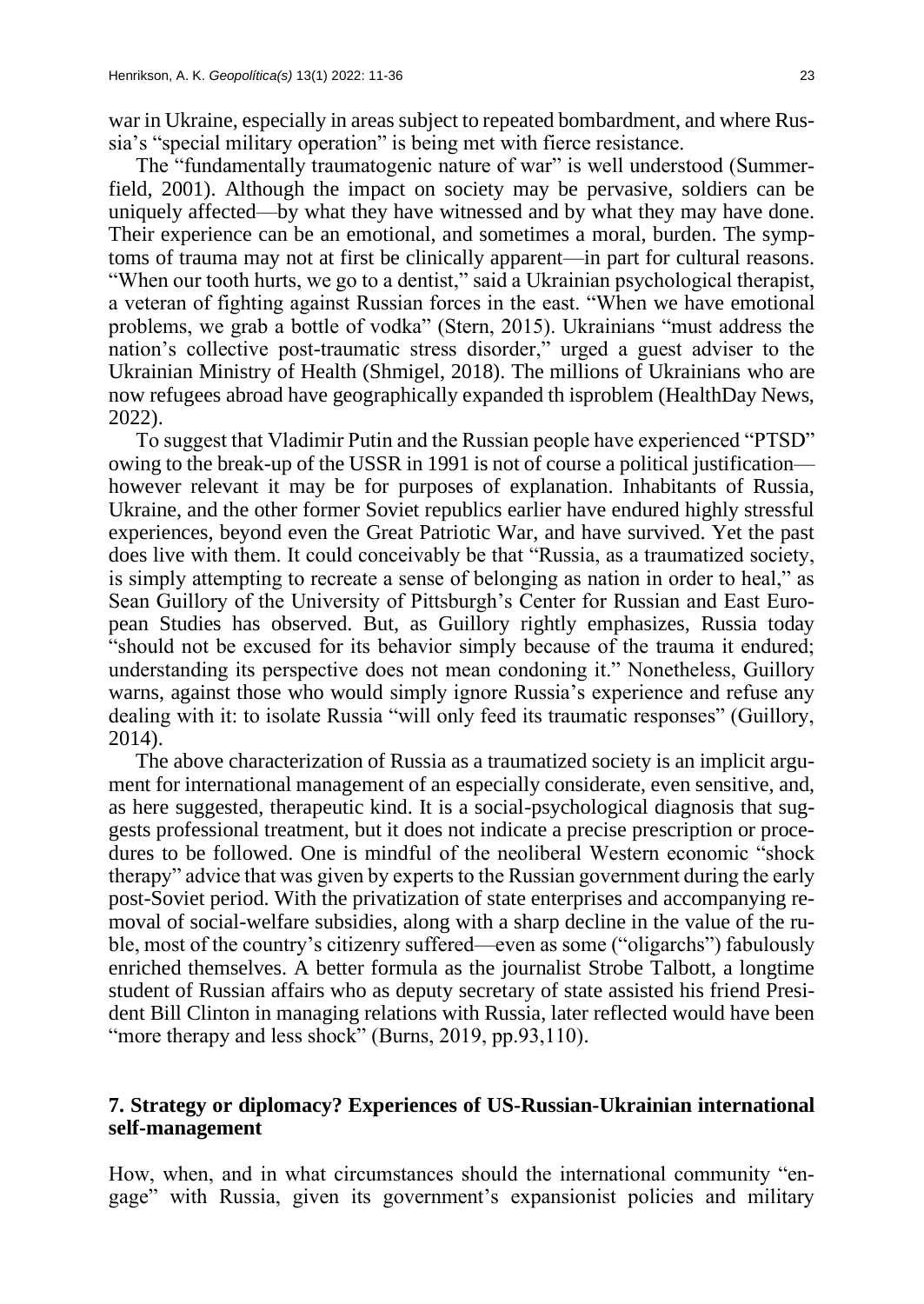aggression? The two basic approaches remain the *strategic* and the *diplomatic*. One is a general approach that relies on external constraints, on the establishment of objective limits to an adversary's ambition and potential action—and, by implication, allies' behavior as well. The prescription was applied to the Russian Federation under Vladimir Putin, over a decade ago, by Zbigniew Brzezinski. "What is really important," Professor Brzezinski then posited, "is to create a geopolitical context that reduces the likelihood that a nostalgic desire to be a great imperial power again becomes realistic, and which, over time, gives Russia the overriding option of becoming more closely associated with the West rather than creating its own competing imperial system (Brzezinski and Scowcroft, 2008, pp.173-174). This—a long-term strategy, with short-term tactical applicability—is reminiscent of George F. Kennan's earlier concept of "containment," the ultimate goal of which also was a Russian society in closer communication if not full sympathy with the West. It would be a more tolerant Russia, although one that never could approximate itself to the democratic system of the United States.

In specific policy terms, with regard to Ukraine, Brzezinski advised keeping open the possibility of NATO membership. This was in accordance with NATO's traditional "Open Door" policy, which was reaffirmed at the NATO Summit in Wales in September 2014 as "one of the Alliance's great successes" (NATO. 2014; NATO, 2019; Hamilton and Spohr, 2019). With regard to a Membership Action Plan for Ukraine, which was not actually offered the country by the Allied leaders at their Bucharest Summit in 2008, "there was support for this," as a former American ambassador to Ukraine William Taylor recently recalled. "And as we know now, in my view, we should have done it then. We would not be in this war today. We would not have this invasion today had we offered a membership action plan to Ukraine then" (Ringer, Chakrabarti, and Scheiner, 2022; Bush, 2010, p.431).

Geopolitical strategy, with its distant gaze and detached diplomacy aimed at restructuring a country's objective situation in order to influence its subjective outlook, requires patience and a long view. "If we're intelligent about it, if we don't force confrontations but instead create options," Brzezinski advised, "Russia will have to face the fact that it cannot indefinitely control that huge space, potentially so mineral rich, without being part of something larger. And that something larger essentially is the Euro-Atlantic community" (Brzezinski and Scowcroft, 2008, p.181). For the diplomat-historian George Kennan, too, what was to be hoped for was Russia's ultimately acting "as our partner in the world community" (Kennan, 1951, p.108). Was, therefore, the failure to move quickly to incorporate Ukraine into NATO and the Euro-Atlantic community, and thereby not only to deter and possibly even to attract the Russian Federation, an opportunity missed?

In contrast with a geopolitics-led policy is a diplomacy-led policy, the second general approach. The most prominent form of diplomatic contact, at the pinnacle of international relations, the "summit" level, is one that focuses on, and highlights, meetings between leaders. Summit meetings are famously problematical (Dunn, 1996; Reynolds, 2007). They can turn out badly, and often just indifferently. Breakthroughs of course are possible, and can emerge even from apparent deadlocks. The October 1986 meeting in Reykjavík between the US President Ronald Reagan and the Soviet leader Mikhail Gorbachev is an instance of a diplomatic failure turned, paradoxically, into a historical success. It came to be seen as the encounter that "ended" the Cold War (Adelman, 2014). At summits the "personality" factor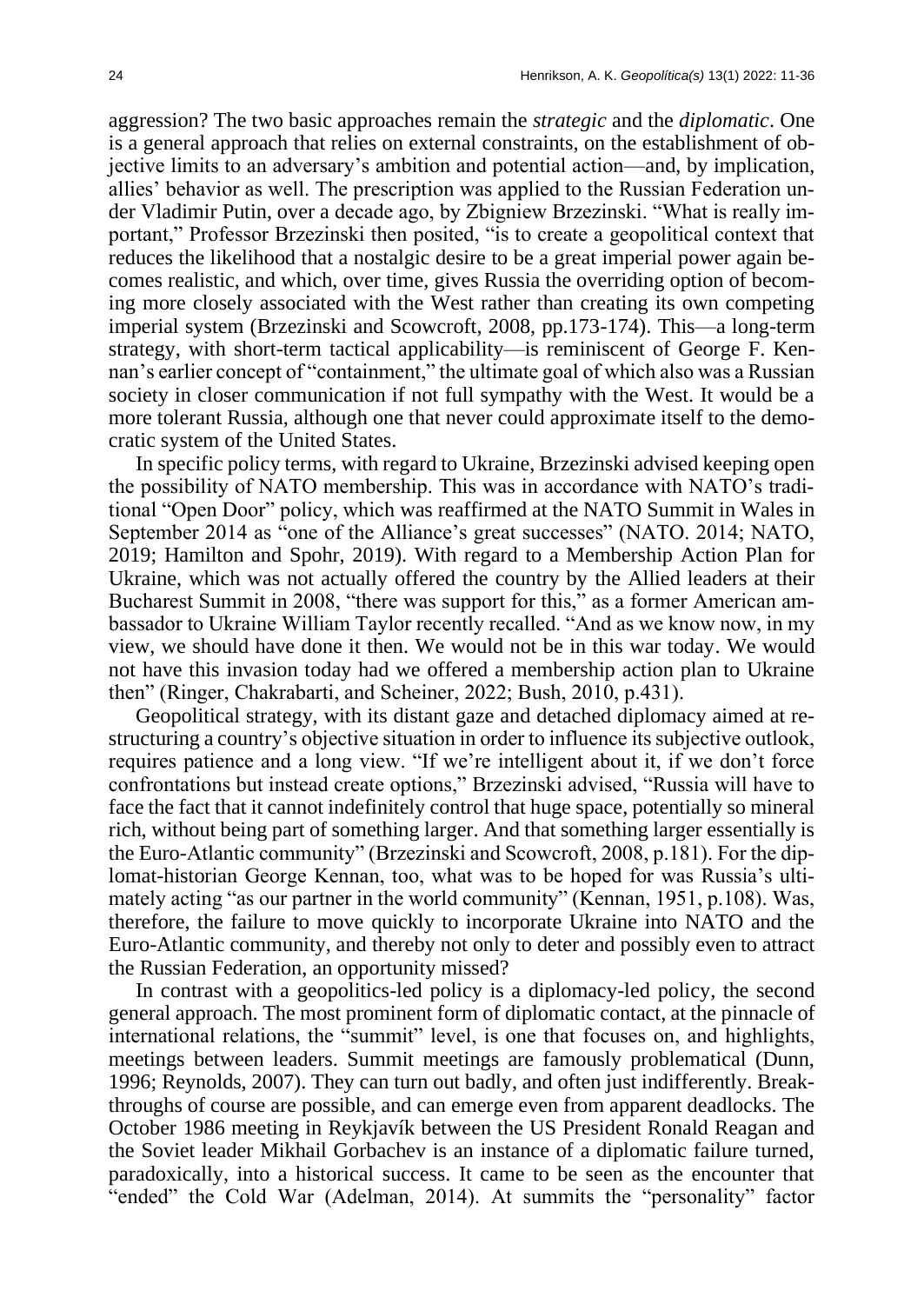naturally predominates. In critical situations, when emotions are high and the stakes are high as well, discipline within governments and the self-command of leaders are at a premium.

To be "diplomatic," in the popular understanding of the term, is to ingratiate. Especially when conducted at the very top, the summit, level, an effort to ingratiate—to "please"—can be misleading, and potentially dangerous. In the context of Western powers' dealing with Russia, the meeting of Franklin Roosevelt, Winston Churchill, and Joseph Stalin in at Yalta in the Crimea in February 1945, with argumentation over the Yalta conference continuing today (Plokhy, 2009; Plokhy, 2011), is especially pertinent. Not least of the criticisms of it are those made from the perspectives of nations directly affected, but not present—notably,Poland and Ukraine. "The decision with respect to the boundaries of Poland was, frankly, a compromise. I did not agree with all of it, by any means," President Roosevelt said when reporting to Congress following his return. "The decision is one, however, under which the Poles will receive compensation in the North and West in exchange for what they lose by the Curzon Line in the East" (Roosevelt, 1945). It was a border adjustment considered necessary for postwar peace (Clemens, 1970).

Partly as a result of the controversy over Yalta, US-Russian relations have been imbued with deep suspicion, especially when they are conducted at the leadership level. As Brzezinski, a scholar of East-West diplomacy as well as a participant in it during the US presidency of Jimmy Carter, cautioned, "we must not deceive ourselves into thinking that propitiation of Russian leaders on a personal level is a substitute for strategy" (Brzezinski and Scowcroft, 2008, p.173). Such self-delusion was unmistakable later when in July 2018 President Donald Trump met with President Vladimir Putin in Helsinki. "Trump's view of diplomacy was narcissistic, not institutional," observed Ambassador William J. Burns who had served twice in the American embassy in Moscow (Burns, 2019b, p.399). Appointed director of the Central Intelligence Agency by President Joe Biden, Burns was sent back, before the war started, to warn government authorities there about the possible consequences of the Russian military buildup around Ukraine.

An earlier experience of presidential diplomacy, in between Yalta and the present, touching upon the Russia-Ukraine relationship is that of President George H. W. Bush. In 1991 met in Moscow with the last leader of the Soviet Union, Mikhail Gorbachev, and went on to visit Kyiv where, on 1 August, he addressed the Supreme Soviet of the Republic of Ukraine, USSR. The address has come to be known (particularly among conservative critics) as the "Chicken Kiev" speech. In it Bush (using a text drafted by NSC staff member Condoleezza Rice), said that an agreement that Gorbachev had negotiated with nine republican leaders to form a decentralized Union of Sovereign States "holds forth the hope that Republics will combine greater autonomy with greater voluntary interaction—political, social, cultural, economic rather than pursuing the hopeless course of isolation." Pointing out that "freedom is not the same as independence," Bush advised, in a clear warning: "Americans will not support those who seek independence in order to replace a far-off tyranny with a local despotism. They will not aid those who promote a suicidal nationalism based upon ethnic hatred" (Bush, 1992)—the "suicidal nationalism" phrase reportedly having been inserted in the speech by the president himself. In Moscow during 19-21 August a coup against the Gorbachev government was attempted. Although the coup failed, it indicated that the center of the Soviet system could not hold. On 24 August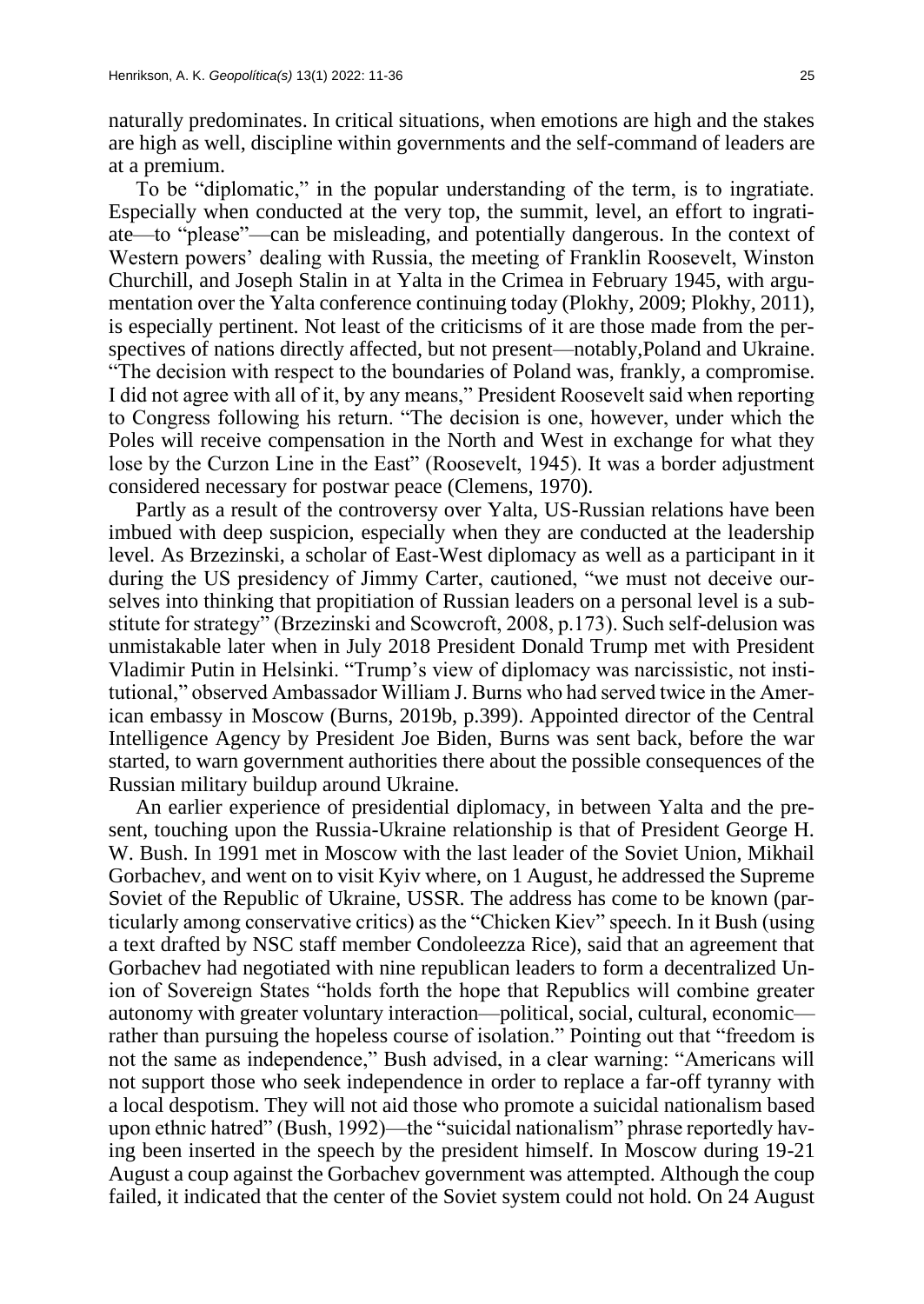the Ukrainian government declared independence, effectively putting an end to Gorbachev's Union of Sovereign States reform project. In December the people of Ukraine approved their country's independence in a nation-wide referendum.

The United States, geographically remote and historically detached from eastern Europe (Lundestad, 1978), has at times been open to proposals of sympathetic treatment of Russia and its problems. As federal "unions," there was and is certain symmetry in their relationship—as emerging continental powers in the nineteenth century and as superpower rivals during the Cold War. During the era of bipolarity lesser powers often were subordinated. "The assertion that Ukraine should be treated fairly and justly was something that had to be proved," Ambassador William Miller recalled of his assignment there during the mid-1990s. "Ukrainian leaders believed that long service in the Soviet Union, in Moscow, by our foreign policy experts was operating against Ukraine." He was aided in his task—which was to persuade the Ukrainian government to give up the Soviet nuclear weapons remaining on its territory—by the personal involvement of President Bill Clinton. According to Miller, Clinton was "magnificent," as he "understood this feeling of uncertainty on the part of the Ukrainians and was decisive in very important moments by saying and conveying the feeling that, 'I'm with you, I'm with you.'" The Ukrainians "responded accordingly" to the treatment, Miller noted. Clinton "was terrific in substance, and particularly the handling of the psychological attitude. He knew what was needed. He was brilliant. I marveled at how good he was at this important quality of empathy" (Kennedy, 2003).

Clintonian empathy also was applied to Russia. Appreciation of Russia's selfimage as a "great power," and need for recognition as such, generally has been accepted in Washington, DC, as almost a *sine qua non* for achieving diplomatic success with Moscow. During the presidency of Boris Yeltsin, conscious, indeed strenuous efforts were made by President Clinton to establish a supportive relationship with his beleaguered Russian counterpart. Strobe Talbott, who as deputy secretary of state from 1994 to 2001, was the "day-to-day manager" of The Bond, as he called the Bill-Boris relationship. Clinton and Yeltsin met in person eighteen times! Clinton, even before being inaugurated as US president, received a letter from Yeltsin suggesting, impossibly, that they meet in a third country. "His letter reads like a cry of pain," Clinton said. "You can just feel the guy reaching out to us, and asking us to reach out to him. I'd really, *really* like to help him. I get the feeling he's up to his ass in alligators. He especially needs friends abroad because he's got so many enemies at home. We've got to try to keep Yeltsin going" (Talbott, 2019, p.406).

Clinton's therapeutic effort, if it may so be called, was impressive. As a personal favor to Yeltsin ("if it matters to you, Boris"), he traveled to Budapest in December 1994 for the Conference on Security and Cooperation in Europe summit, at which the controversial Memorandum on denuclearization and borders was agreed upon. He also consented to attend a commemoration of V-E Day on May 9 in Moscow. "I made the trip because our nations were allies in World War II, which had claimed the lives of one in eight Soviet citizens; twenty-seven million of them died in battle or from disease, starvation, and freezing," he explained. "Also, we were allies once again . . .." There he was able to persuade Yeltsin that Russia should begin a dialogue with NATO and join its Partnership for Peace. This was seen as "an important step for developing a NATO-Russia relationship in parallel with NATO enlargement" (Talbott, 2019, pp. 413,414,415).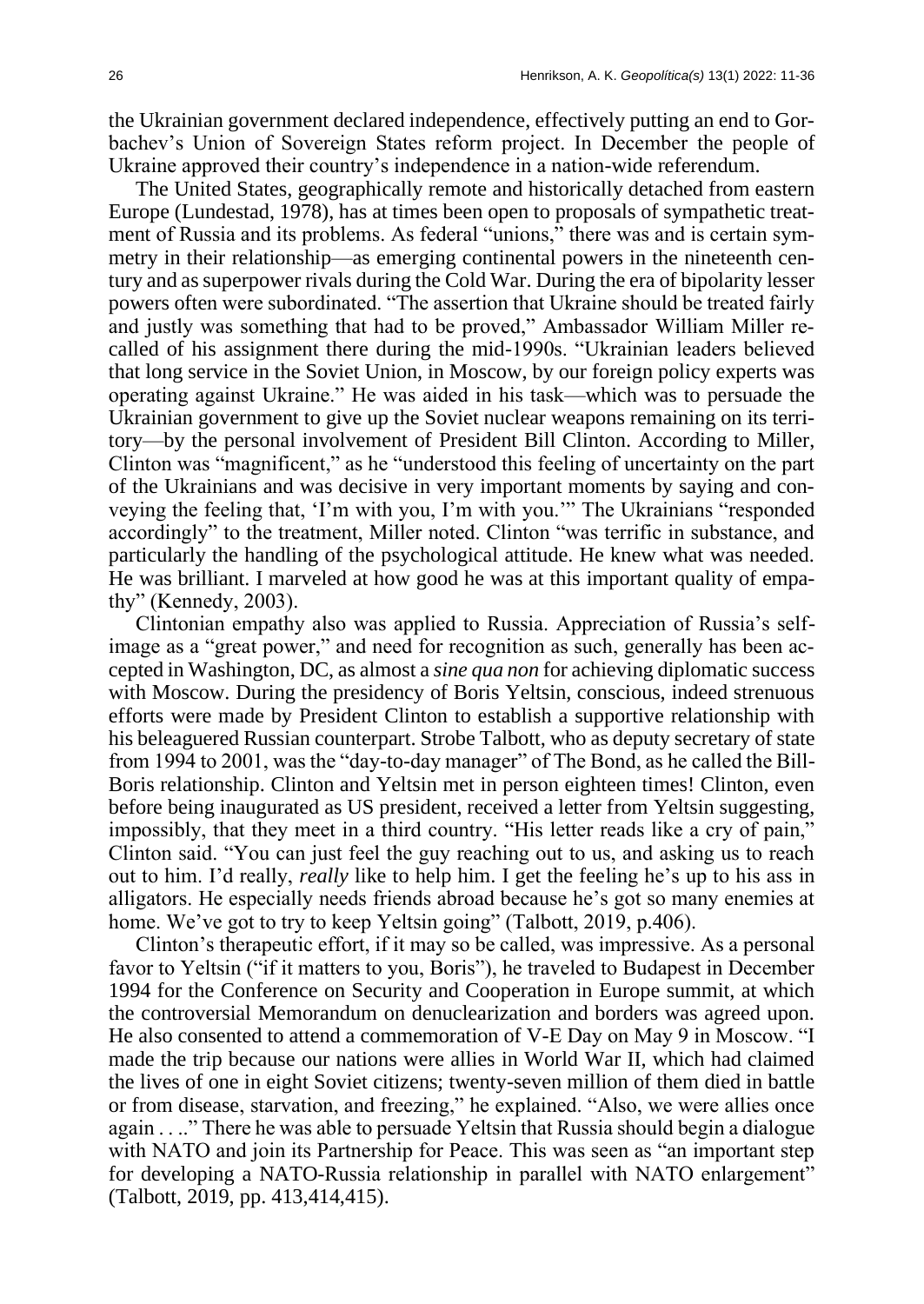Unfortunately, the "Bond" formed during the Clinton-Yeltsin years did not last. "Despite the sustained efforts of Bill Clinton and his advisers to cultivate relations with the new Russia and accommodate the post-traumatic stress of the post-Soviet world," William Burns has written, "the limitations of U.S.-Russian partnership were also laid bare" (Burns, 2019b, p.90). These limits were, basically, geopolitical. "President Clinton tried hard to manage Russia's post-traumatic stress disorder, but his push for the eastward expansion of NATO reinforced Russian resentments" (Burns, 2019a). When his successor in the White House, George W. Bush, speaking in Kyiv in April 2008, stated that he "strongly supported" Ukraine's seeking to join NATO, and approved Georgia's wish to do so as well, a gauntlet was thrown down. For Boris Yeltsin's chosen successor, Vladimir Putin, NATO membership for Ukraine, in particular, was "the reddest of red lines," as Burns recognized (Burns, 2019b, pp. 221-222). That line has not yet actually been crossed, but the actual border of Russia with Ukraine has been.

#### **8. Re-bordering territories and mending communities**

Diplomacy, of both bilateral and multilateral kinds, and conducted at different levels of government as well as across different segments of society as well, within both Ukraine and Russia, will be required in order to establish anything like a neighborly relationship between them. Trying to do so is an international goal, even a mandate. The Preamble of the United Nations Charter includes the determination: "to practice tolerance and live together in peace with one another as good neighbours" (United Nations, 1945). Formal agreements can contribute to that end (Sucharitkul, 1996).

A conventional instrument, variously named in the history of diplomacy, is the "treaty of good neighborhood, friendly relations, and cooperation." These are not always necessarily between immediately adjacent countries. For Russia, an example is the Treaty of Friendly and Neighborly Cooperation (*Traktat o przyjaznej i dobrosąsiedzkiej wspólpracy*) was signed with Poland in Moscow on 22 May 1992 (Marczuk, 2019). In 1997 the governments of Russia and Ukraine, during the presidencies of Leonid Kuchma and Boris Yeltsin, respectively, concluded a Treaty of Friendship, Cooperation, and Partnership. Known as the "Big Treaty," the 1997 treaty ensured the freedoms of their citizens within their countries and, in accordance with the UN Charter and the 1975 Helsinki Final Act on Security and Cooperation in Europe, reaffirmed "the inviolability of the borders existing between them." The treaty's text provided for automatic renewal every ten years unless a party notified the other of its wish to curtail it (Sorokowski, 1996). In September 2018 a subsequent Ukrainian president, Petro Poroshenko, decided not to extend it. Russia, duly notified, expressed regret. At the end of March 2019, the Russian-Ukrainian Friendship Treaty formally expired.

The result of a process of boundary treaty-making should be, in the short term, *pacification* and, in the long term, *reconciliation*. Good borders, and border arrangements, contribute to the realization of both ends (Henrikson, 2000; Henrikson, 2005a; Henrikson, 2011; Filep, 2017, pp.1-25). When border relationships have been ruptured, through the physical violation of them or as a result of a more general fracturing of international order, conscious "re-bordering" may be needed. Pre-existing boundary lines cannot always be re-established. New lines may have to be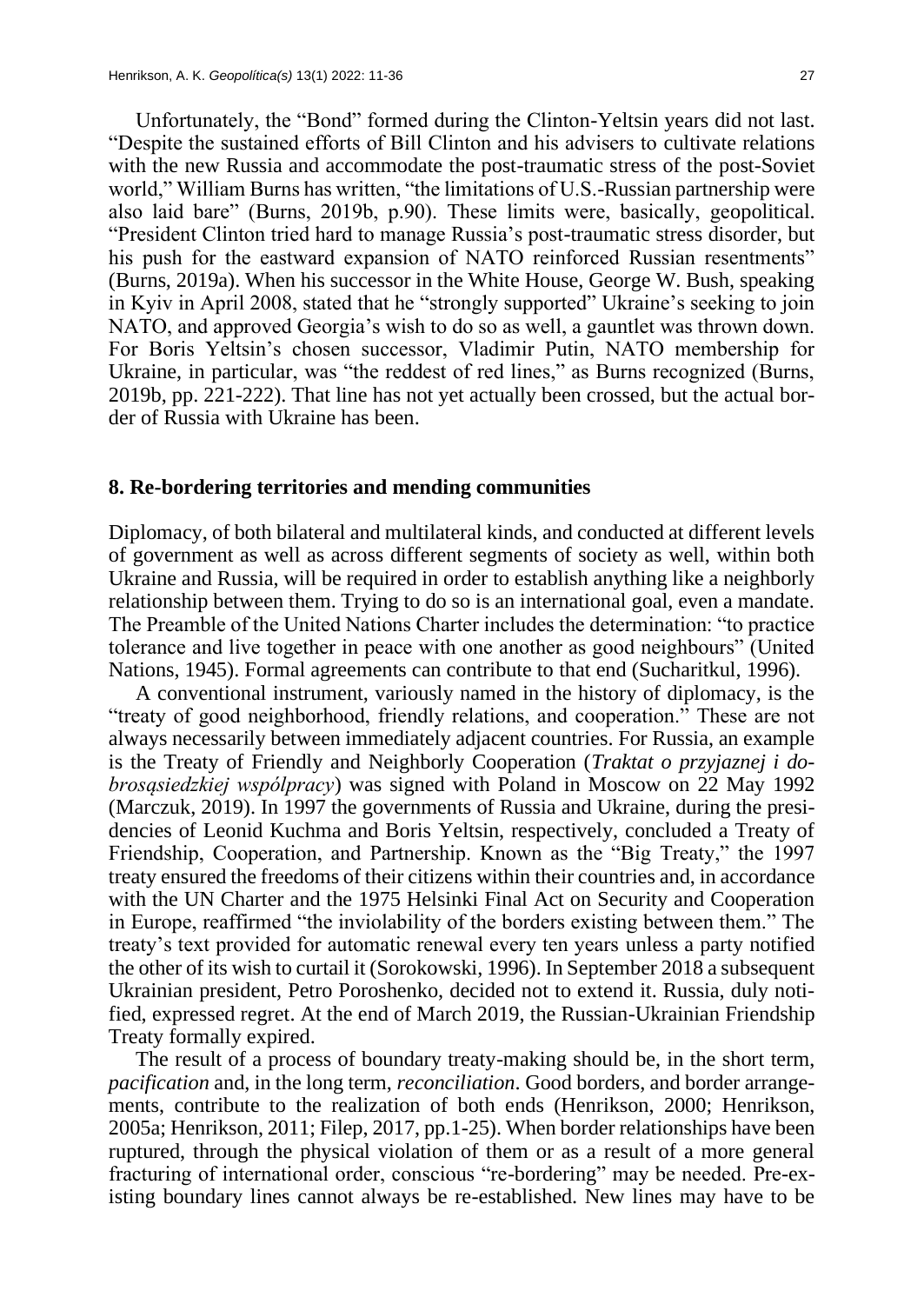projected. Such revisions could be considered "corrections"—adjustments of existing borders—or they may be entirely new delineations. In dynamic situations such as that of Ukraine today, where territorial control is contested, there may need to be, at least on an interim basis, locally-oriented operational borders—"cease-fire" lines. These could become the basis even for a more general, and presumably durable "armistice." Cease-fire lines, though provisional, can have immediate practical effect, and offer mutual benefit, if not always for both sides equally. They do signify de facto acceptance of the fragmentation of the sovereign space of the penetrated country, with the invader and occupier gaining a measure of territorial control, and also coercive influence—"leverage"—usable in any future negotiation leading to a possible peace treaty. *Uti possidetis, ita possideatis*—the permanent right of warring parties at the end of their hostilities to hold territory they then possess—is a principle of classical international law (Shaw, 1996). It is now, however, qualified by the Charter of the United Nations and by the Helsinki Final Act as well as by a prevailing world sentiment against legitimizing "aggression."

Premature political recognition of such provisional limits can "freeze" a fluid situation, precluding a long-term settlement. Such could be the case were the government of Ukraine now to negotiate peace with the Russian government on the basis of the latter's physical control of most the Donbas region as well as areas of the Black Sea littoral that its forces are attacking. There is speculation that Russia could formally annex these regions of Ukraine it has seized. The result could be partition division of the country (Hachey, 1972). In cases where partition has occurred, in Germany for example or on the Korean peninsula, "reunification" has been proved difficult, and in the case of Korea thus far impossible, to achieve. It is significant, however, that the "nations"—the German people and Korean people—did and do not give up on the goal of unity. Similarly, the Ukrainian people—and government too—surely will maintain their own constitutionally based commitment (Roznai and Suteu, 2019), outside support for which was given by the United Nations General Assembly on 2 March 2022, to "the sovereignty, independence, unity, and territorial integrity of Ukraine within its internationally recognized borders, extending to its territorial waters" (United Nations, General Assembly, 2022).

In present circumstances, even should there be a negotiated end to the fighting, the restoration to Ukraine of full control over all of its territory, to the limit of its internationally recognized borders, will be very challenging for it to achieve. The goal may not even be essential. The spontaneous defense of mass of the Ukrainian people against the Russian invasion has demonstrated a truth about the country that has never before been so clearly made evident: "The Ukrainian nation is based not on borders, institutions or ethnicity, but on bottom-up self-reliance," as *The Economist* notes. It follows the Ukrainian historian Serhii Plokhy who in *The Gates of Europe* (2015) "describes a nation defined not by its people's pre-existing identities as by its willingness to negotiate them, crossing and re-crossing the 'inner and outer frontiers' between regions, faiths and ways of life" (*The Economist*, 2022, p. 18).

#### **9. Achievement of equilibrium, national and regional, for Ukraine**

The inability of Kyiv and Moscow to manage their relationship bilaterally has brought in the international community, now at the global level. Most recently this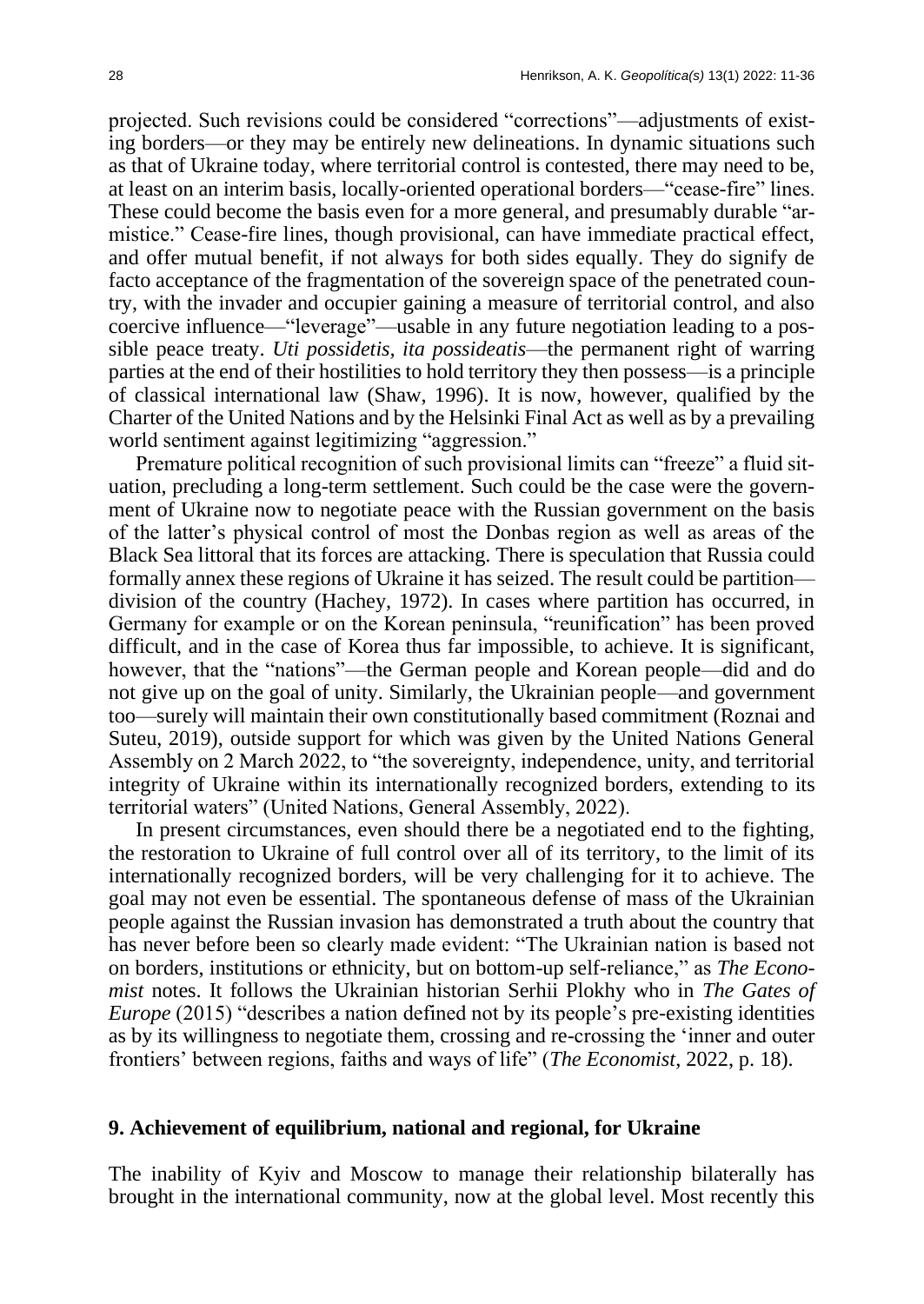involvement has been expressed through the person of the Secretary-General of the United Nations, António Guterres, who traveled to Moscow and then to Kyiv in an effort to bring about a cessation of the fighting, cooperation in humanitarian relief, and the beginning of a comprehensive peace process. Inevitably, this will involve consideration of control over territory, and also the location of borders, both internal and external. Inherited from the lapsed Minsk process, a "Line of Contact," though badly frayed now, separates the government-controlled and non-government-controlled areas of Ukraine. Although the security situation has deteriorated along the Line, which had been judged by the International Crisis Group (ICG) as "not fit for purpose" (International Crisis Group, 2016), that artifact of the Minsk process remains relevant as a factor in any discussions aimed at achieving a settlement of the conflict.

Peacemaking in Ukraine will need to be conducted locally, on the ground, as well as through capitals and at international headquarters. The geography of diplomacy is an art of symbolic placement (Henrikson, 2005b). This can and should include contact and interchange across border zones, and at sites that may have emotional significance as well as military or economic value. Ukrainian officials have offered to hold peace negotiations in the Russian-besieged port city of Mariupol directly across the Sea of Azov from Russia. "I've heard about a theatrically presented proposal of the Ukrainian negotiating team," remarked Russian foreign minister Sergei Lavrov at a news conference with Secretary-General Guterres following their meeting: "To hold a new round in Mariupol right near the wall of Azovstal"—the steelworks where Ukrainian troops were still holding out, with some civilians there too. "What can I say, this is a theatrical gesture. Ukrainians like to stage things, and I guess they wanted another tear-inducing scene. But if we are talking serious about working on the negotiations track, they better respond to our proposals . . .." While Moscow supported "a negotiated solution," the current state of talks was "dismal." Moreover, Lavrov indicated, that it was premature to talk about engaging mediators—presumably Guterres and the United Nations—in any talks (Ilyushina, 2022).

What is Russia now seeking? This was suggested by President Putin with whom the UN Secretary-General then met. Guterres had proposed establishment of a Humanitarian Contact Group comprising Russia, Ukraine, and the UN "to look for opportunities for the opening of safe corridors, with local cessations of hostilities, and for guarantees that they are actually effective" (United Nations|UN News, 2022). Putin told Guterres that he hoped continuing peace talks would bring "some positive result," but that Russia would not sign a security guarantee agreement with Ukraine, as the *New York Times* reported, "without a resolution to the territorial questions," in Crimea which Russia annexed in 2014 and in Donbas where Russia had recognized two separatist regions as independent. Secretary-General Guterres did come away from his meeting with Putin with the latter's agreement "in principle" to allow the United Nations and the Red Cross to evacuate civilians from the Azovstal steel plant. There was "no evidence," however, that their meeting had produced "any advances in diplomacy to end the war" (Ismay, Schuetze, and Levenson, 2022).

No doubt that among Russia's demands of Ukraine remains the requirement that it commit itself never to join NATO, and maybe the European Union as well. The wisdom of Ukraining membership of NATO, in particular, has long been questioned by some observers and, especially prior to the Crimean crisis, by many Ukrainians themselves. Among Western academic commentators, the American political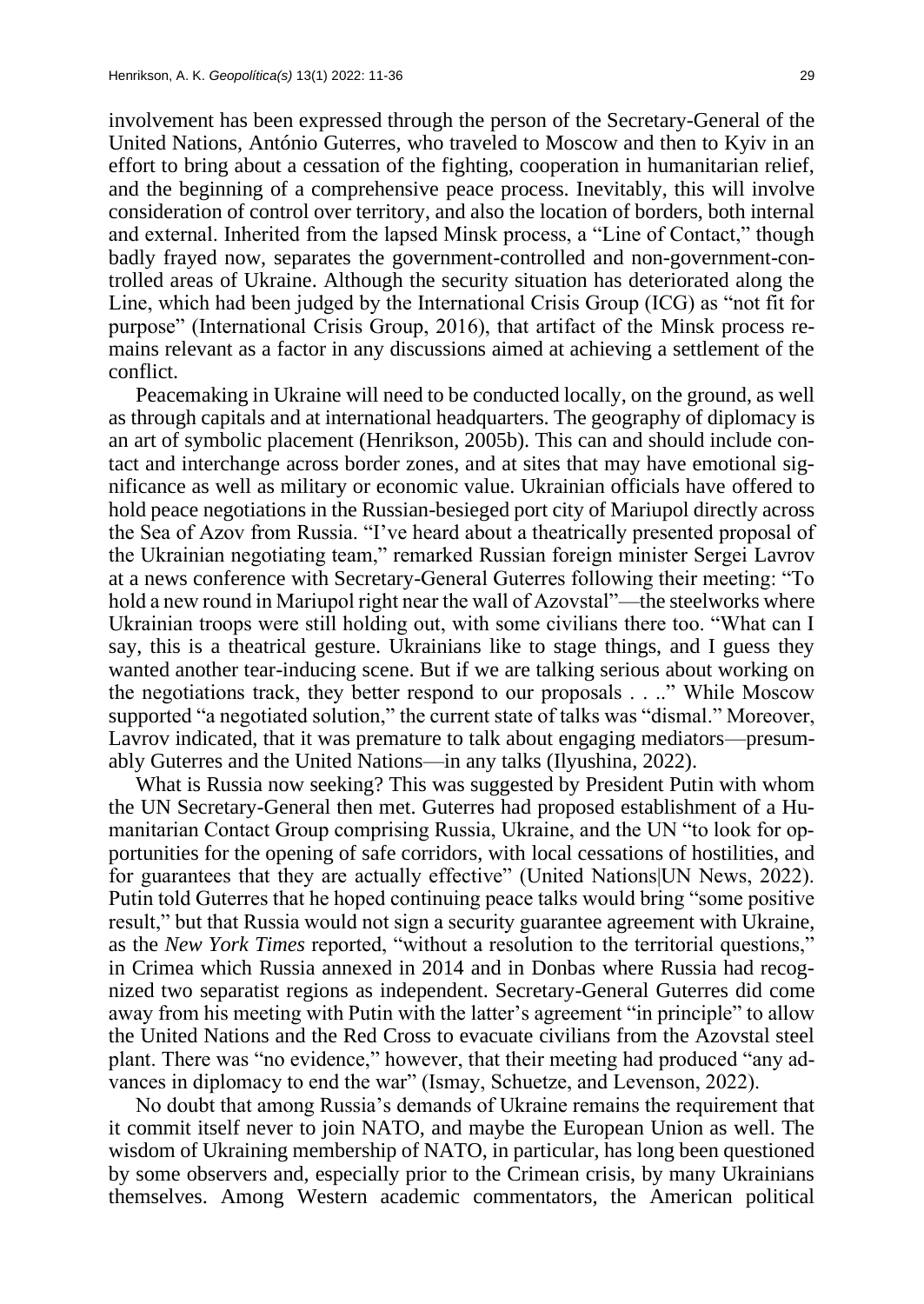scientist John Mearsheimer is especially well known for his continuing theory-based argument against it (Mearsheimer, 2014; Douthat, 2022). A more historically and diplomatically informed realist perspective is that of former US Secretary of State Henry Kissinger who in March 2014, at the time of the Russian takeover of Crimea, wrote in *The Washington Post*: "Public discussion on Ukraine is all about confrontation. But do we know where we are going?" In his life he had seen "four wars begun with great enthusiasm and public support, all of which we did not know how to end," he reflected. "The test of policy is how it ends, not how it begins," he posited. Too often the Ukraine issue is presented as "a showdown: whether Ukraine joins the East or the West." However, "if Ukraine is to survive and thrive, it must not be either side's outpost against the other—it should function as a bridge between them." All parties should recognize this. Russia, by trying to force Ukraine into "a satellite status" and thereby "move Russia's borders again," would "doom Moscow to repeat its history of self-fulfilling cycles of reciprocal pressures with Europe and the United States." The West, for its part, must understand that, to Russia, "Ukraine can never be just a foreign country." The Ukrainians were regarded by Kissinger to be "the decisive element." Ukraine's leaders, because of its "complex history" and "polyglot composition" and long periods under foreign rule, "have not learned the art of compromise." A "wise" policy would be to "seek a way for the two parts of the country to cooperate with each other"—"reconciliation, not the domination of a faction." Leaders should "return to examining outcomes, not compete in posturing." Kissinger then outlined his "notion of an outcome compatible with the values and security interests of all sides":

- 1. Ukraine should have the right to choose freely its economic and political associations, including with Europe.
- 2. Ukraine should not join NATO, a position I took seven years ago, when it last came up.
- 3. Ukraine should be free to create any government compatible with the expressed will of its people. Wise Ukrainian leaders would then opt for a policy of reconciliation between the various parts of their country. Internationally, they should pursue a posture comparable to that of Finland. That nation leaves no doubt about its fierce independence and cooperates with the West but carefully avoids institutional hostility toward Russia.
- 4. It is incompatible with the rules of the existing world order for Russia to annex Crimea. But it should be possible to put Crimea's relationship to Ukraine on a less fraught basis. To that end, Russia would recognize Ukraine's sovereignty over Crimea. Ukraine should reinforce Crimea's autonomy in elections held in the presence of international observers. The process would include removing any ambiguities about the status of the Black Sea Fleet at Sevastopol.

"These are principles, not prescriptions," Kissinger concluded, acknowledging that people "familiar with the region" would know that not all of them will be "palatable to all parties." The "test" would be "not absolute satisfaction but balanced dissatisfaction." With statesmanly foresight, Kissinger warned: "If some solution based on these or comparable elements is not achieved, the drift toward confrontation will accelerate. The time for that will come soon enough" (Kissinger, 2014).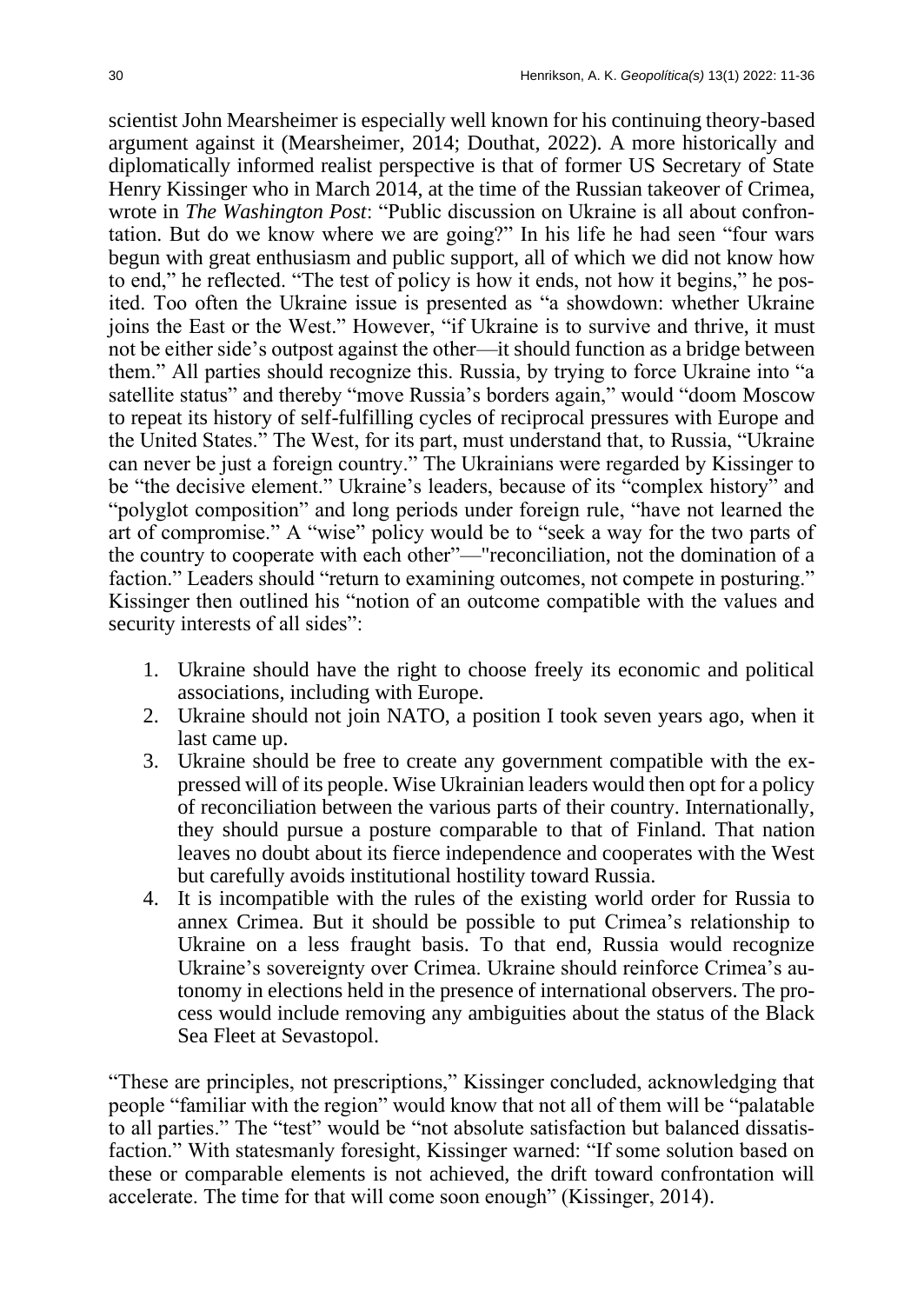#### **An inconclusive conclusion**

At present, the emergence of "new spheres of influence," powered by great power competition, seems the most realistic alternative to continuation of the international order established after the Second World War and, however brief, the "new world order" envisaged after the Fall of the Berlin Wall, with the dissolution of the Warsaw Pact, and the break-up of the Soviet Union itself. Might a "new neighborhood" of all the nations within the former Soviet sphere become possible? Building on such a concept, one would need to imagine a diplomatic strategy that transcends the transactional and even surmounts even the territorial. A vision of peace, on a global scale, with attention to humanitarian and environmental problems—to planetary "healing"—is needed. So, too, may be a revised profile of Ukraine itself.

The strength of the Ukrainian nation, as its historians including Serhii Plokhy have told its story, and the resilience and unity of Ukrainian society as currently being demonstrated in the face of Russian aggression, do not lie primarily in its possession of land or control of maritime or air space, however well defined and circumscribed these limits might be. Assurances—"guarantees"—of these have been sought, and have either not been forthcoming or shown to be unreliable. The result of this—geopolitical indeterminacy—has been involvement in the tragedy, and trauma, of war. This was in part the consequence of fissures within Ukraine itself, some of them deep-seated and not eliminated by the passage of time. "History has left Ukraine united in one state but divided along numerous regional lines that echo the cultural and political boundaries of the past," Plokhy reminds (Plokhy, 2022, p. 363). Despite the truly remarkable unanimity of the Ukrainian people today, achieved under the amazing presidential leadership of Volodymyr Zelensky's leadership in contrast with the aggrandizing presidential dictature of Vladimir Putin, the seams within Ukrainian society will not disappear completely. The interim result of the current Ukrainian military struggle with Russia, given that the latter's forces have been obliged to pull back from the capital of Kyiv in order to concentrate on consolidating control of the Donbas and part of the Black Sea coast, could be, even if a broad-gauged ceasefire is achieved, a "frozen conflict."

The diplomatic framework within which subsequent negotiations will need to be conducted might, still, be that essentially of the Minsk process. According to it, Ukraine could be expected to accept a constitutional special status for the Donets-Luhansk region (even nominally under the authority of the DPR and LPR) and, via the government of Russia, some functional connection with Crimea. Through relationships with those statelets, and with Crimea, it could obtain qualified access to the prior international border—both sides of which being in most places now under de facto Russian control. The "sequencing" of steps would be crucial. While these would be taken by the immediate parties themselves, the institutions of the international community—pre-eminently the United Nations and its relevant specialized agencies, with member-state financial and technical support—could facilitate the needed dialogue, assist in the country's economic and physical reconstruction, and contribute, even therapeutically, to the reduction—the *assuagement*—of the collected and collective trauma that the Russia-Ukraine war is inflicting, on both countries.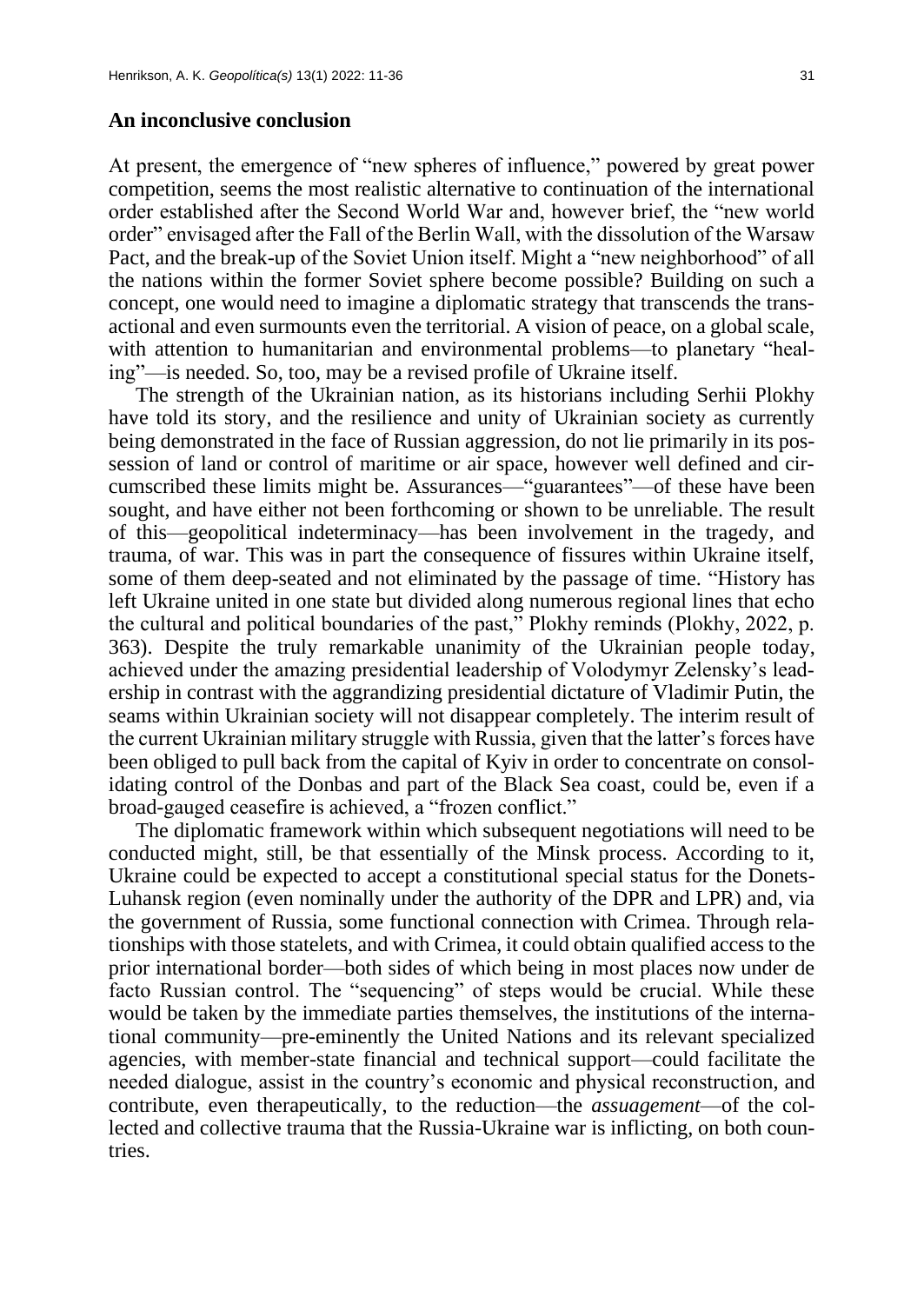#### **References**

- Adelman, K. (2014). *Reagan at Reykjavik: Forty-Eight Hours That Ended the Cold War.*  New York: Broadside Books/HarperCollins.
- Adomeit, H. (1995). Russia as a "great power" in world affairs: images and reality. *International Affairs*, *71*(1), 35-68.
- Alexander, J. C., Eyerman, R., Giesen, B., Smelser, N. J., and Sztompka, P. (2004). *Cultural Trauma and Collective Identity*. Berkeley: University of California Press.
- Bartov, O., and Weitz, E. R. (Eds.) (2013). *Shatterzone of Empires: Coexistence and Violence in the German, Habsburg, Russian, and Ottoman Borderlands.* Bloomington: Indiana University Press.
- Berridge, G. R. (Ed. with an intro.) (2004). *Diplomatic Classics: Selected Texts from Commynes to Vattel*. Houndmills, Basingstoke: Palgrave Macmillan.
- Bildt, C. (2022). NATO's Nordic Expansion Adding Finland and Sweden Will Transform European Security. *Foreign Affairs*, April 26.
- Botić, J. (2013). Europe-in-Between Through the Eyes of Cohen and Dugin. *Razprave*, Dela 40, 163-178.
- Bouverie, T. (2019). *Appeasement: Chamberlain, Hitler, Churchill and the Road to War*. New York: Tim Duggan Books.
- Brzezinski, Z, and Scowcroft, B. (2008). *America and the World: Conversations on the Future of American Foreign Policy*, moderated by David Ignatius. New York: Basic Books.
- Burns, W. J. (2019a). How the US-Russian Relationship Went Bad. *The Atlantic*, April. Retrieved from http://theatlantic.com/magazine/archive/2019/04/william-j-burns-russian/583255/
- Burns, W. J. (2019b). *The Back Channel: A Memoir of American Diplomacy and the Case for Its Renewal*. New York: Random House.
- Bush, G. (1990). Remarks to the Citizens of Mainz, Federal Republic of Germany, May 23, 1989. *Public Papers of the Presidents of the United States: George Bush, 1989*, Book I – January 20 to June 30, 1989 (pp. 650-654). Washington: United States Government Printing Office.
- Bush, G. (1992). Remarks to the Supreme Soviet of the Republic of the Republic of Ukraine, Soviet Union, August 1. *Public Papers of the Presidents of the United States: George Bush 1991*, Book II – July 1 to December 31, 1991 (pp. 1005-1008). Washington: United States Government Printing Office.
- Bush, G. (2010). *Decision Points.* New York: Crown Publishers.
- Charusvastra, A., and Cloitre, M. (2008). Social Bonds and Posttraumatic Stress Disorder. *Annual Review of Psychology*, *59*, 301-328. https://doi.org/10.1146/annurev.psych.58.110405.085650
- Churchill, W. (1946). The Sinews of Peace ("Iron Curtain Speech"), March 5. *International Churchill Society*. Retrieved from https://winstonchurchill.org/resources/speeches/1946- 1963-elder-statesman/the-sinews-of-peace/
- Clemens, D. S. (1970). *Yalta: A Study in Soviet-American Relations*. New York: Oxford University Press.
- Cohen, R. (2022). A Subdued Munich Conference Hears a Troubling Word: Appeasement. *The New York Times*, March 2.
- Cohen, S. B. (2009). *Geopolitics: The Geography of International Relations* (second edition). Lanham: Rowman and Littlefield Publishing.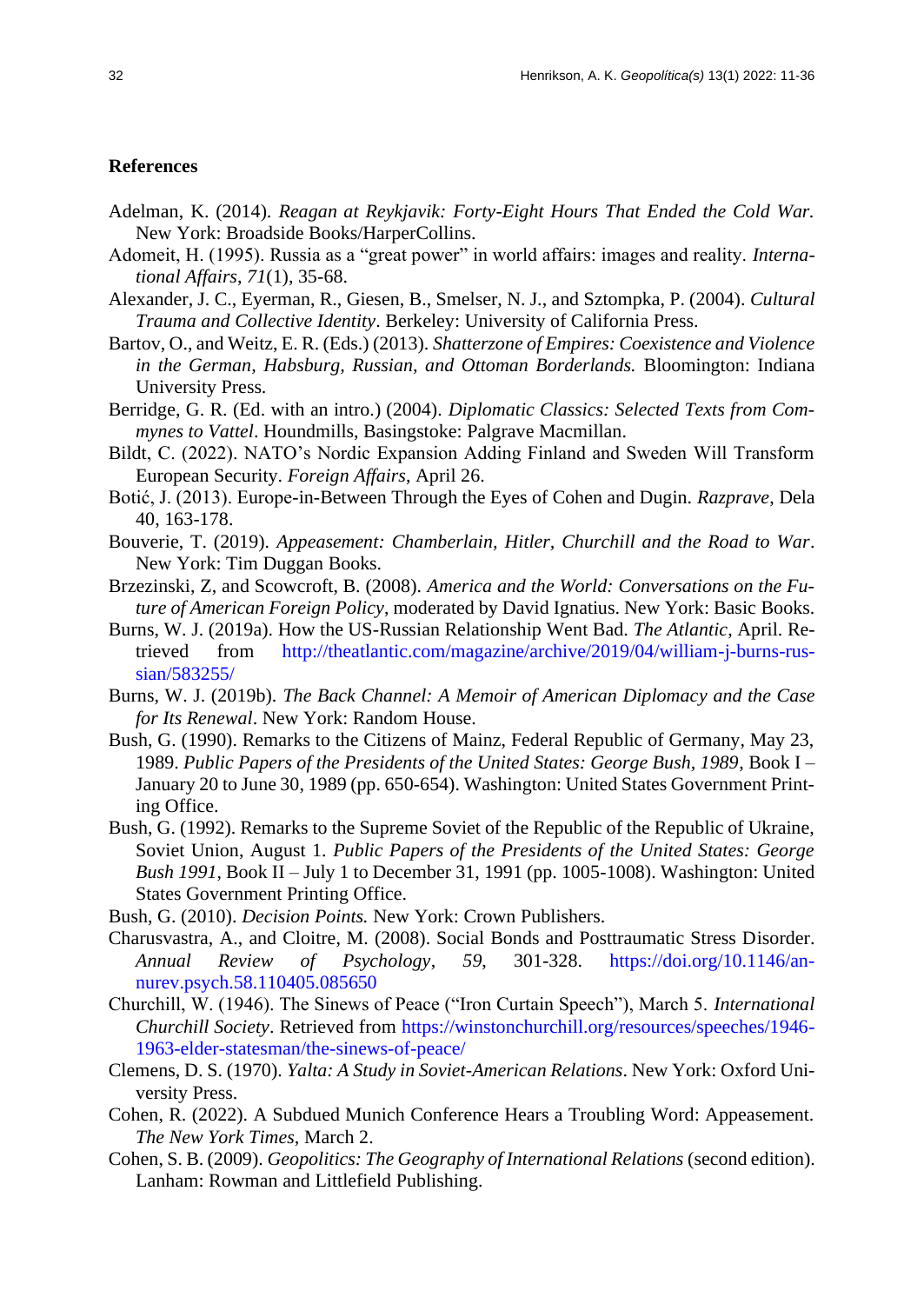- Dobrenko, E., and Shcherbensk, A. (2011). Introduction Between History and the Past: The Soviet Legacy as Traumatic Object of Contemporary Russian Culture. *Slavonica*, *17*(2), 77-84.
- Douthat, R. (2022). They Predicted the Ukraine War. But Did They Still Get It Wrong? *The New York Times*, March 10.
- Dunn, D. H. (1996). *Diplomacy at the Highest Level: The Evolution of International Summits*. New York: St. Martin's Press.
- Edel, A. (2022). I'm Russian, My Cousins Are Ukrainians. What if There Is a War? *The New York Times*, February 17.
- Fafinski, M. (2022). In Putin's War the Map Is Not the Territory. *Foreign Policy*, March 7.
- Filep, B. (2017). *The Politics of Good Neighbourhood: State, civil society, and the enhancement of cultural capital in East Central Europe*. London: Routledge.
- Gaddis, J. L. (2005). *Strategies of Containment: A Critical Appraisal of American Security Policy during the Cold War* (revised and expanded edition). New York: Oxford University Press.
- Gaufman, E. (2017). The Post-Trauma of the Great Patriotic War in Russia. *Studies in Russian, Eurasian and Central European New Media (digitalicons.org)*, no. 18, 33-44. Retrieved from https://www.academic.edu/36877234/The\_Post-Trauma\_of\_the\_Great\_Patriotic\_War\_in\_Russia
- Gorbachev, M. (1987). *Perestroika: New Thinking for Our Country and the World*, new, updated edition. New York: Harper and Row.
- Guillory, S. (2014). Is Russia Suffering From Post-Traumatic Stress Disorder? *The New Republic*, April. Retrieved from https://newrepublic.com/article/117493/russia-sufferingpost-traumatic-stress-disorder
- Hachey, T. E. (1972). *The Problem of Partition: Peril to World Peace*. Chicago: Rand McNally and Company.
- Hamilton, D. S., and Spohr, K. (Eds.). (2019). *Open Door: NATO and Euro-Atlantic Security After the Cold War*. Washington: Foreign Policy Institute/Henry A. Kissinger Center for Global Affairs, Johns Hopkins University SAIS.
- HealthDay News (2022). Ukrainian refugees face deep psychological scars. *Health News*, March 16. Retrieved from https://www.upi.com/Health\_News/2022/o3/16/Ukraine-refugees-psychological-scars/6091647437061/
- Henrikson, A. K. (1991). Mental Maps. In M. J. Hogan and T. G. Paterson (Eds.), *Explaining the History of American Foreign Relations* (pp. 177-192). Cambridge: Cambridge University Press.
- Henrikson, A. K. (2000). Facing Across Borders: The Diplomacy of *Bon Voisinage*. *International Political Science Review*, *21*(2), 121-147.
- Henrikson, A. K. (2005a). Good Neighbour Diplomacy Revisited. In H. Nicol and I. Townsend-Gault (Eds.), *Holding the Line: Borders in a Global World* (pp. 348-375). Vancouver: UBC Press.
- Henrikson, A.K. (2005b). The Geography of Diplomacy. In C. Flint (Ed.), *The Geography of War and Peace: From Death Camps to Diplomacy* (pp. 369-394). New York: Oxford University Press.
- Henrikson, A. K. (2011). Border Regions as Neighbourhoods. In D. Wastl-Walter (Ed.), *The Ashgate Research Companion to Border Studies* (pp. 85-102). Farnham: Ashgate Publishing Limited.
- Henrikson, A. K. (2020). The Arctic Peace Projection: From Cold War fronts to cooperative fora. In G. Hoogensen Gjørv, M. Lanteigne, and H. Sam-Aggrey (Eds.), *Routledge Handbook of Arctic Security* (pp. 13-25). London: Routledge.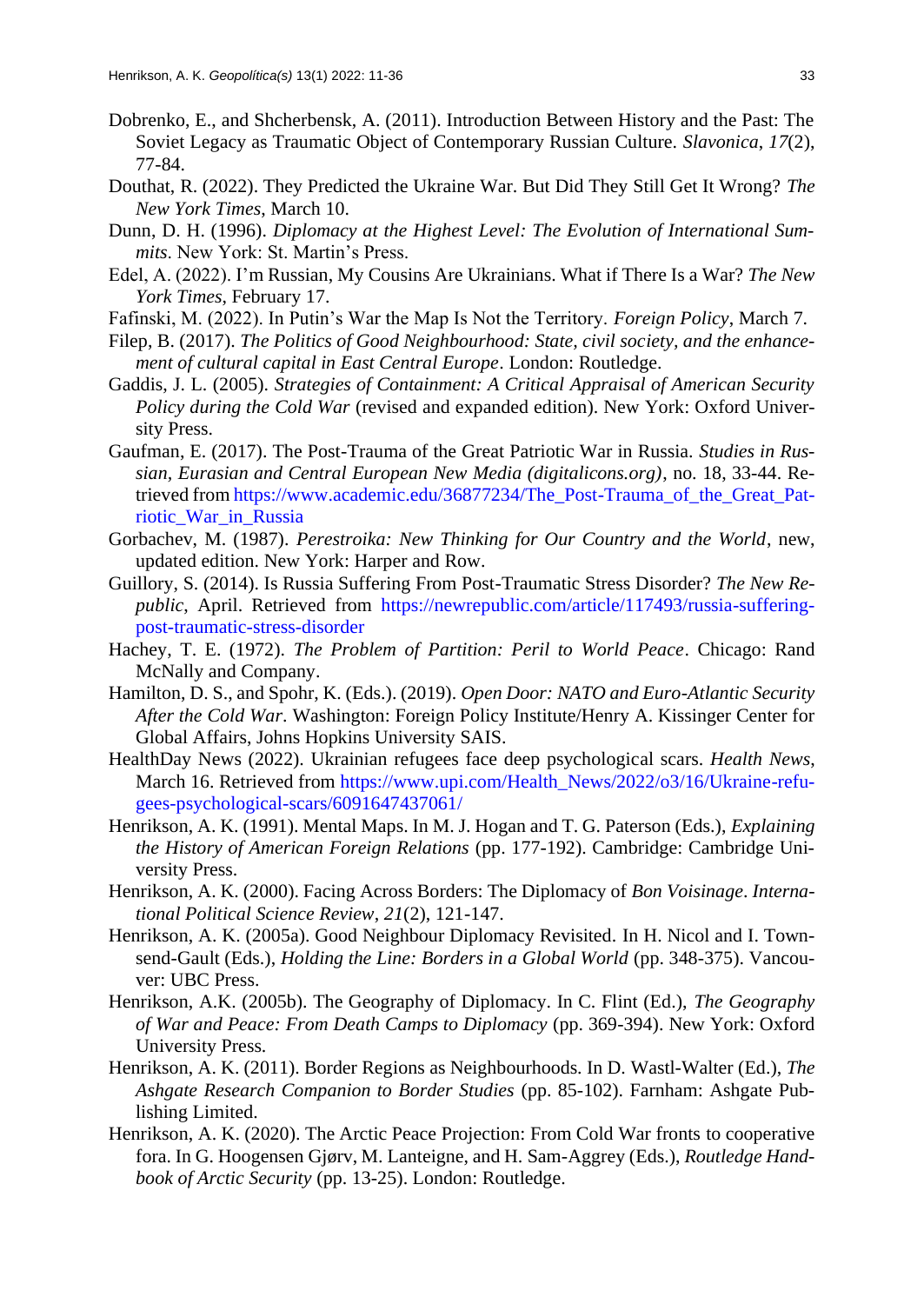- Hunter, R. E. (2008). A "Europe Whole and Free and at Peace." *The RAND Blog*, September. Retrieved from https://www.rand.org/blog/2008/09/a-europe-whole-and-free-and-atpeac.html
- International Crisis Group (2016). Ukraine: The Line. Briefing/Europe & Central Asia, July 18. Retrieved from https://www.crisisgroup.org/europe-central-asia/eastern-europe/ukraine/ukraine-line
- Ilyushina, M. (2022). Lavrov says peace talks with Ukraine are "dismal." *The Washington Post*, April 27.
- Ismay, J., Scheutze, C. F., and Levenson, M. (2022). As Diplomacy Hopes Dim, U.S. Marshalls Allies to Furnish Long-Term Military Aid Ukraine. *The New York Times*, April 26.
- Kennan, G. F. (1951). *American Diplomacy: 1900-1950*. New York: Mentor Books.
- Kennan, G. F. (1967). *Memoirs, 1925-1950*. Boston: Little, Brown and Company.
- Kennedy, C. S. (2003). Interview with William Green Miller, February 10. Beginning a U.S.- Ukraine Relationship. *Association for Diplomatic Studies and Training* (ADST). Retrieved from https://adst.org/2022/04/beginning-a-u-s-ukraine-relationship/
- Kingsley, T. (2022). Zelensky aide says explosions in Russia are "karma" and payback for Ukraine war. *The Independent*, April 27.
- Kissinger, H. A. (2014). Henry Kissinger: To settle the Ukraine crisis, start at the end. *The Washington Post*, March 5.
- Lapa, V., and Frosini, J. (2022). Would Ukraine Breach its own Constitution if it Dropped its NATO Bid? *Verfassungsblog on Matters Constitutional*, February 18. Retrieved from https://verfassungsblog.de/would-ukraine-breach-its-own-constitution-if-it-dropped-itsnato-bid/
- Lebedev, A., Regamy, A., and Shukan, I. (2017). Uncertain Borders in the Post-Soviet Space. *The Journal of Power Institutions in Post-Soviet Societies*, (18). Retrieved from https://journals.opened.org/pipss/4405
- Lorenz, K. (1967). *On Aggression*, trans. Marjorie Kerr Wilson. New York: Bantam Books.
- Mackinder, H. J. (1962). *Democratic Ideals and Reality*, with additional papers (edited and with an introduction by Anthony J. Pearce). New York: W. W. Norton and Company.
- Lundestad, G. (1978). *The American Non-Policy Toward Eastern Europe, 1943-1947: Universalism in an Area not of Essential Interest*. Oslo: Universitetsforlaget.
- Marczuk, K. P. (2018). *Good Neighborhood Treaties of Poland: Political, Security and Social Relations*. London: Palgrave Macmillan.
- Mearsheimer, J. (2014). Why the Ukraine Crisis Is the West's Fault: The Liberal Delusions That Provoked Putin. *Foreign Affairs*, *93*(5), 77-89.
- Mitchell, G. J. (1979). *Making Peace*. New York: Alfred A. Knopf, distributed by Random House.
- North Atlantic Treaty Organization (2008). Bucharest Summit Declaration Issued by the Heads of State and Government participating in the meeting of the North Atlantic Council in Bucharest on 3 April 2008. Press Release, April 3. Retrieved from https://www.nato.int/cps/en/natolive/officia\_texts\_8443.htm
- North Atlantic Treaty Organization (2014). Wales Summit Declaration. September 5. Retrieved from https://www.nato.int/cps/en/natohq/official\_texts112964.htm
- North Atlantic Treaty Organization (2019). Enlargement. February 15. Retrieved from https://www.nato.int/cps/en/natohq/topics\_49212.htm
- Okunev, I. (2021). *Political Geography*. Bruxelles: Peter Lang.
- Orenstein, M. A. (2019). *The Lands In Between: Russia vs. The West and the New Politics of Hybrid War*. New York: Oxford University Press.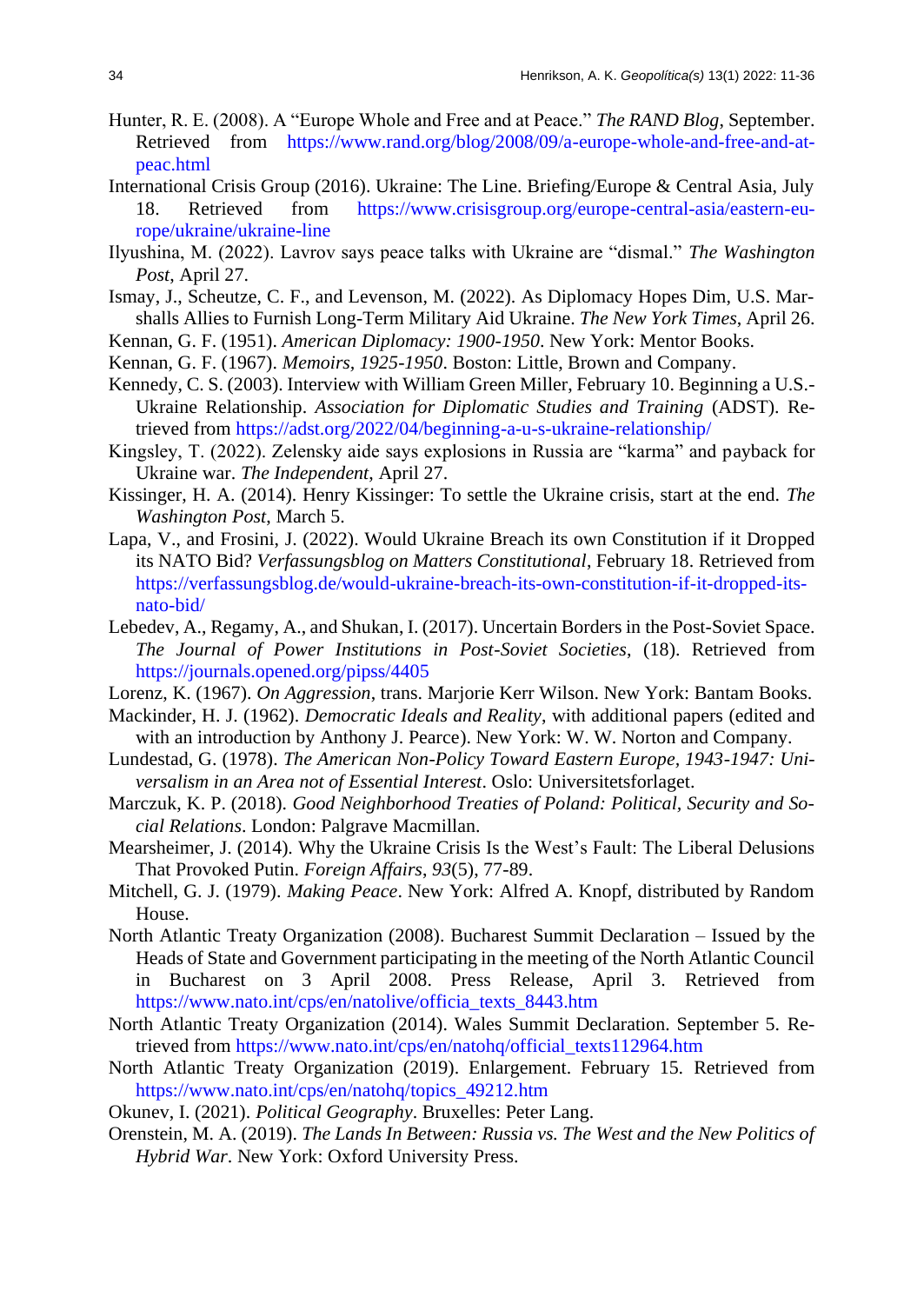- Plokhy, S. (2009). Remembering Yalta: The Politics of International History. Retrieved from https://dash.harvard.edu
- Plokhy, S. (2011). *Yalta: The Price of Peace*. New York: Penguin Books.
- Plokhy, S. (2021). *The Gates of Europe: A History of Ukraine*, revised edition. New York: Basic Books.
- Putin, V. (2000). *First Person: An Astonishingly Frank Self-Portrait by Russia's President Vladimir Putin*, with Nataliya Gevorkyan, Natalya Timakova, and Andrei Kolesniki (trans. by C. A. Fitzpatrick). New York: PublicAffairs.
- Putin, V. (2005). Annual Address to the Federal Assembly of the Russian Federation, April 25, *The Kremlin*, Moscow. Retrieved from http://en.kremlin.ru/events/president/transcripts/22931
- Putin, V. (2014). Address by President of the Russian Federation, March 18, *The Kremlin*, Moscow. Retrieved from http://en.kremlin.ru/events/president/20603
- Resende, E., and Budryte, D. (Eds.). (2013). *Memory and Trauma in International Relations*. Abingdon: Routledge.
- Reynolds, D. (2007). *Summits: Six Meetings that Shaped the Twentieth Century*. New York: Basic Books.
- Ringer, J., Chakrabarti, M., and Scheimer, D. (2022). Ambassador Bill Taylor on the US-Ukraine relationship. *On Point*, WBUR radio, April 14.
- Roznai, Y., and Suteu, S. (2019). The Eternal Territory? The Crimean Crisis and Ukraine's Territorial Integrity as an Unamendable Constitutional Principle. *German Law Journal*, *16*(3), 542-580.
- Sartori, A. E. (2007). *Deterrence by Diplomacy*. Princeton: Princeton University Press.
- Sharp, P. (2009). *Diplomatic Theory of International Relations*. Cambridge: Cambridge University Press.
- Shaw, M. N. (1996). The Heritage of States: The Principle of *Uti Possidetis Juris* Today. *British Yearbook of International Law*, *67*, 75-154.
- Shmigel, P. (2018). Ukrainians must address the nation's post-traumatic stress disorder. *Business Ukraine*, February 16. Retrieved from http://bunews.com.ua/society/item/opinionukrainians-must-address-the-nations-collective-post-traumatic-stress-disorder
- Snyder, T. D. (2010). *Bloodlands: Europe Between Hitler and Stalin*. New York: Basic Books.
- Snyder, T. (2018). *The Road to Unfreedom: Russia, Europe, America*. New York: Tim Duggan Books.
- Sorokowski, A. D. (1996). Treaty on Friendship, Cooperation, and Partnership between Ukraine and Russia. (Appendix G, Treaty on Friendship, Cooperation, and Partnership between Ukraine and the Russian Federation). *Harvard Ukrainian Studies*, *20*, 319-329.
- Stern, D. (2015). Ukraine's traumatised soldiers struggle with civilian life. *BBC News*. December 2015. Retrieved from https://www.bbc.com/news/world-europe-35028142
- Strenger, C. (2010). Talking-Cure Diplomacy. *The New York Times*, February 25.
- Sucharitkul, S. (1996). The Principles of Good Neighborliness in International Law. *GGU Law Digital Commons*, Golden Gate University School of Law, Publication Paper 559. Retrieved from http://digitalcommons.law.ggu.edu/pubs/559
- Summerfield, D. (2001). The invention of post-traumatic stress disorder and the social usefulness of a psychiatric category. *BMJ*, January 13. Retrieved from https:www.ncbi.nlm.nih.gov/pmc/articles/PMD119389/
- Talbott, S. (2019). Bill, Boris, and NATO. In D. S. Hamilton and K. Spohr (Eds.), *Open Door: NATO and Euro-Atlantic Security After the Cold War* (pp. 405-424). Washington: